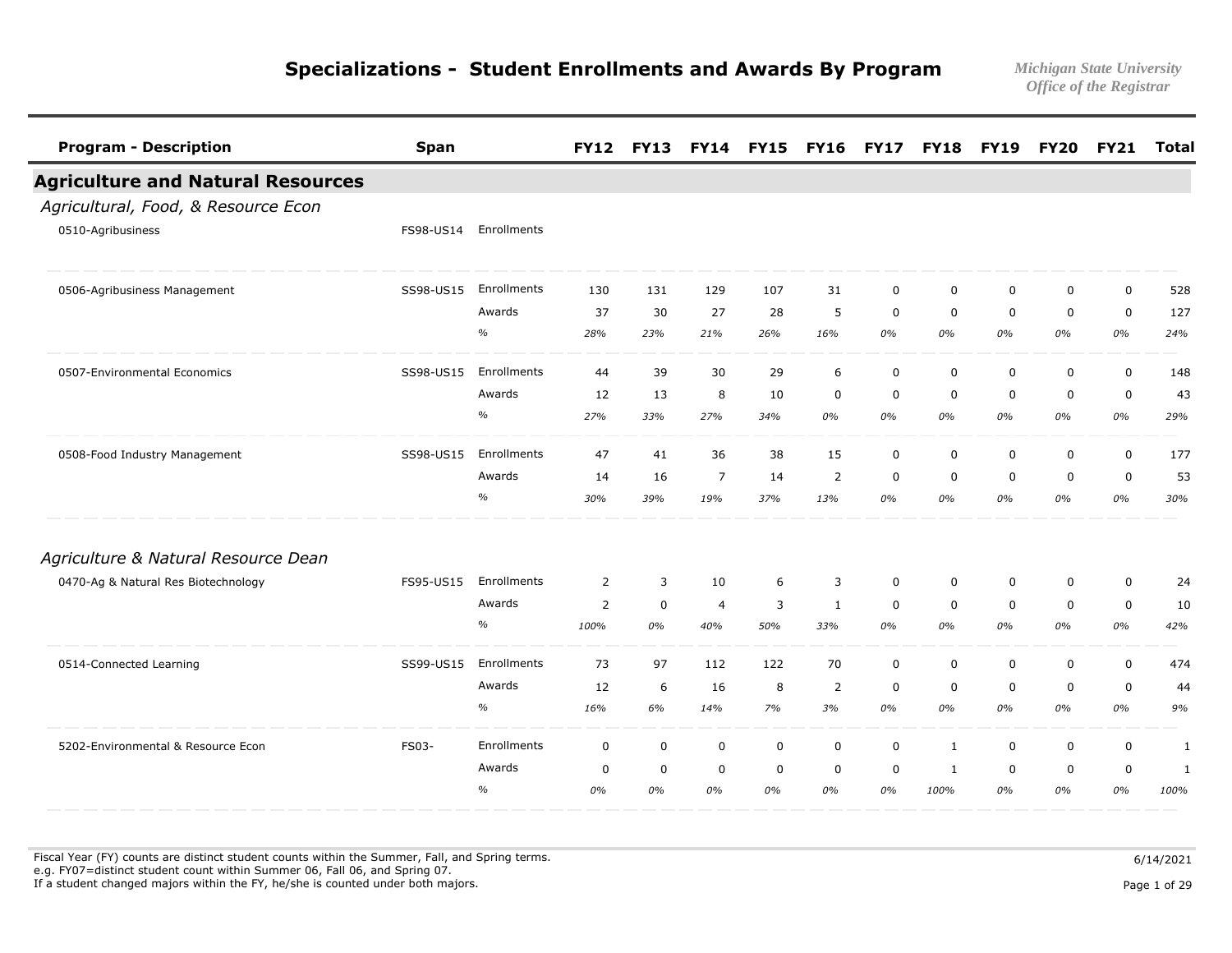| <b>Program - Description</b>                         | <b>Span</b>  |             | <b>FY12</b>    | <b>FY13</b>    | <b>FY14</b>    | <b>FY15</b>  | <b>FY16</b>    | <b>FY17</b>    | <b>FY18</b>    | <b>FY19</b>    | <b>FY20</b>    | <b>FY21</b>    | <b>Total</b>   |
|------------------------------------------------------|--------------|-------------|----------------|----------------|----------------|--------------|----------------|----------------|----------------|----------------|----------------|----------------|----------------|
| <b>Agriculture and Natural Resources - Continued</b> |              |             |                |                |                |              |                |                |                |                |                |                |                |
| Agriculture & Natural Resource Dean - Continued      |              |             |                |                |                |              |                |                |                |                |                |                |                |
| 5203-Environmental & Resource Econ                   | FS03-        | Enrollments | 1              | $\mathbf 0$    | $\mathbf 0$    | $\mathbf 0$  | $\mathsf 0$    | $\mathbf 0$    | $\mathbf 0$    | 0              | $\mathbf 0$    | $\mathbf 0$    | 1              |
|                                                      |              | Awards      | 1              | $\mathbf 0$    | $\mathbf 0$    | $\mathbf{1}$ | $\mathbf 0$    | $\mathsf 0$    | $\mathbf 0$    | $\mathbf 0$    | $\mathbf 0$    | 0              | $\overline{2}$ |
|                                                      |              | $\%$        | 100%           | 0%             | 0%             | 0%           | 0%             | 0%             | 0%             | 0%             | 0%             | 0%             | 200%           |
| 0469-Environmental Toxicology                        | FS92-        | Enrollments | $\mathbf{1}$   | $\mathbf 0$    | 3              | 2            | $\mathbf 0$    | $\mathbf 0$    | 0              | 0              | $\mathbf 0$    | 0              | 6              |
|                                                      |              | Awards      | 1              | $\mathbf 0$    | $\mathbf{1}$   | 2            | $\mathbf 0$    | $\mathbf 0$    | $\mathbf 0$    | 0              | $\mathbf 0$    | $\mathbf 0$    | $\overline{4}$ |
|                                                      |              | $\%$        | 100%           | 0%             | 33%            | 100%         | 0%             | 0%             | 0%             | 0%             | 0%             | 0%             | 67%            |
| 0519-Gender, Justice, & Envir Change                 | <b>FS00-</b> | Enrollments | 5              | 6              | 6              | 8            | 5              | $\overline{4}$ | $\overline{4}$ | 6              | 8              | 6              | 58             |
|                                                      |              | Awards      | -1             | $\overline{2}$ | $\mathbf 0$    | 1            | $\overline{2}$ | 0              | 1              | 1              | 3              | $\overline{4}$ | 15             |
|                                                      |              | $\%$        | 20%            | 33%            | 0%             | 13%          | 40%            | 0%             | 25%            | 17%            | 38%            | 67%            | 26%            |
| 0520-Gender, Justice, & Envir Change                 | <b>FS00-</b> | Enrollments | 22             | 21             | 21             | 23           | 26             | 22             | 18             | 19             | 23             | 21             | 216            |
|                                                      |              | Awards      | $\overline{2}$ | 2              | 5              | 1            | $\overline{2}$ | 5              | 6              | $\overline{4}$ | $\overline{2}$ | 1              | 30             |
|                                                      |              | $\%$        | 9%             | 10%            | 24%            | 4%           | 8%             | 23%            | 33%            | 21%            | 9%             | 5%             | 14%            |
| <b>Community Sustainability</b>                      |              |             |                |                |                |              |                |                |                |                |                |                |                |
| 5279-Natural Resource Recreation                     | FS06-US15    | Enrollments | 6              | 6              | 12             | 13           | 5              | $\mathbf 0$    | $\mathbf 0$    | 0              | $\mathbf 0$    | 0              | 42             |
|                                                      |              | Awards      | $\mathbf{1}$   | 3              | $\overline{3}$ | 5            | $\mathbf{1}$   | $\mathbf 0$    | $\mathbf 0$    | $\mathbf 0$    | $\mathbf 0$    | $\mathbf 0$    | 13             |
|                                                      |              | $\%$        | 17%            | 50%            | 25%            | 38%          | 20%            | 0%             | 0%             | 0%             | 0%             | 0%             | 31%            |
| 5333-Sustainability                                  | FS10-SS13    | Enrollments | 28             | 35             | 27             | 15           | $\overline{7}$ | 0              | $\mathbf 0$    | 0              | $\mathbf 0$    | $\mathbf 0$    | 112            |
|                                                      |              | Awards      | $\overline{7}$ | 6              | 6              | 1            | 2              | 0              | 0              | 0              | $\mathbf 0$    | $\mathbf 0$    | 22             |
|                                                      |              | $\%$        | 25%            | 17%            | 22%            | 7%           | 29%            | 0%             | 0%             | 0%             | 0%             | 0%             | 20%            |

Fiscal Year (FY) counts are distinct student counts within the Summer, Fall, and Spring terms.  $6/14/2021$  e.g. FY07=distinct student count within Summer 06, Fall 06, and Spring 07. If a student changed majors within the FY, he/she is counted under both majors. Page 2 of 29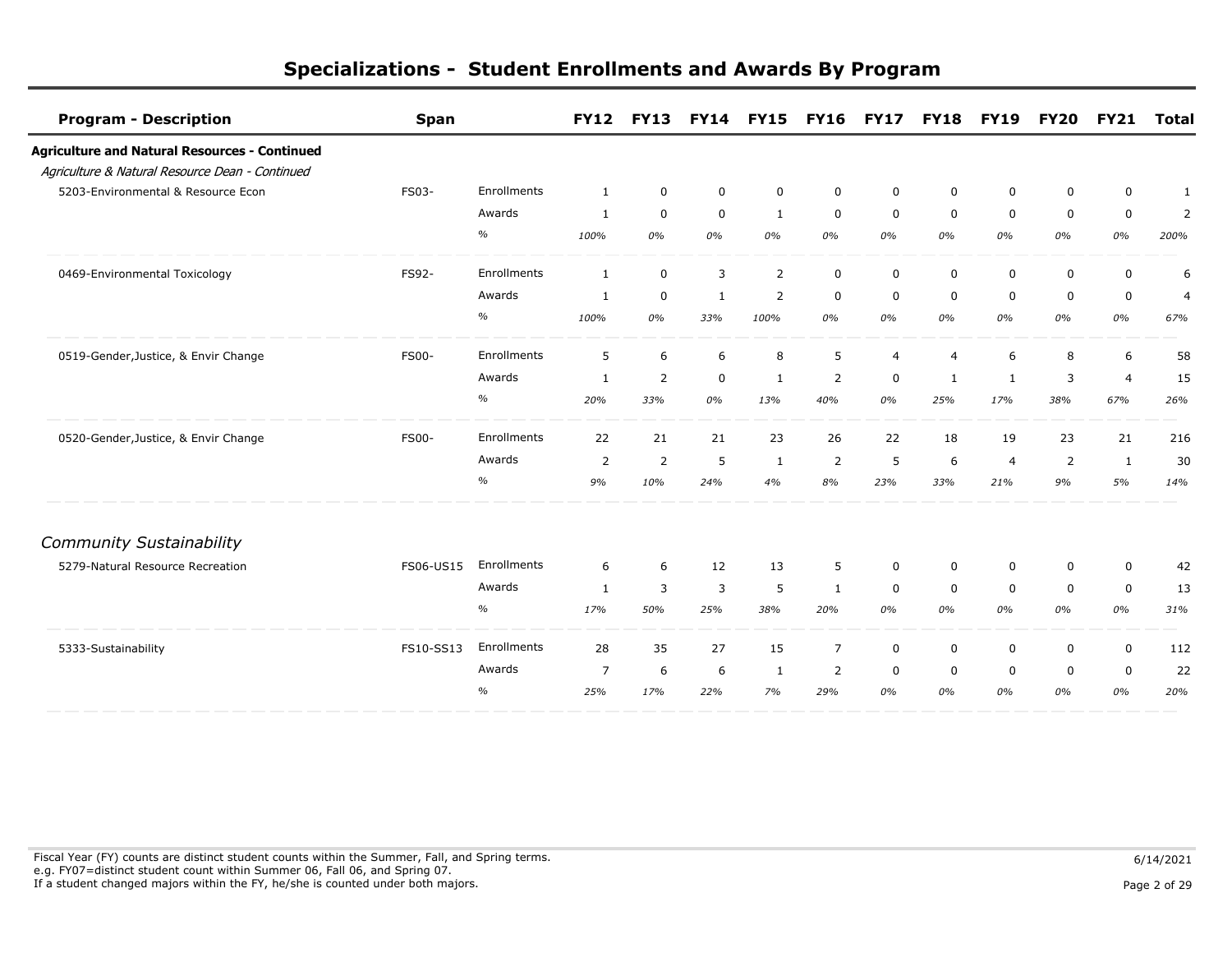| <b>Program - Description</b>                         | <b>Span</b> |             |                |                |                | FY12 FY13 FY14 FY15 FY16 FY17 FY18 FY19 |                |              |              |             |              | FY20 FY21 Total |     |
|------------------------------------------------------|-------------|-------------|----------------|----------------|----------------|-----------------------------------------|----------------|--------------|--------------|-------------|--------------|-----------------|-----|
| <b>Agriculture and Natural Resources - Continued</b> |             |             |                |                |                |                                         |                |              |              |             |              |                 |     |
| Crop & Soil Science                                  |             |             |                |                |                |                                         |                |              |              |             |              |                 |     |
| 5280-Agronomy                                        | FS06-SS10   | Enrollments | 25             | 15             | $\mathbf{1}$   | $\mathbf 0$                             | $\mathbf 0$    | $\mathbf 0$  | $\mathbf 0$  | $\mathbf 0$ | $\mathbf 0$  | $\mathbf 0$     | 41  |
|                                                      |             | Awards      | 5              | $\overline{7}$ | $\mathbf 0$    | $\mathbf 0$                             | $\mathbf 0$    | $\mathbf 0$  | $\mathbf 0$  | $\mathbf 0$ | $\mathbf 0$  | $\mathbf 0$     | 12  |
|                                                      |             | $\%$        | 20%            | 47%            | 0%             | 0%                                      | 0%             | 0%           | 0%           | 0%          | 0%           | 0%              | 29% |
| 5327-Ecological Food & Farming Sys                   | FS09-US13   | Enrollments | 5              | $\overline{4}$ | $\mathbf{1}$   | $\mathbf 0$                             | $\mathbf 0$    | $\mathsf 0$  | $\mathbf 0$  | $\mathbf 0$ | $\mathbf 0$  | $\pmb{0}$       | 10  |
|                                                      |             | Awards      | 0              | 2              | $\mathbf{1}$   | 0                                       | $\mathbf 0$    | 0            | $\mathbf 0$  | 0           | $\mathbf 0$  | $\mathbf 0$     | 3   |
|                                                      |             | $\%$        | 0%             | 50%            | 100%           | $0\%$                                   | 0%             | 0%           | 0%           | 0%          | 0%           | 0%              | 30% |
| 5328-Ecological Food & Farming Sys                   | FS09-US13   | Enrollments | 11             | 13             | $\overline{4}$ | $\mathbf 0$                             | $\mathbf 0$    | $\mathbf 0$  | $\mathbf 0$  | $\mathbf 0$ | $\mathbf 0$  | $\pmb{0}$       | 28  |
|                                                      |             | Awards      | $\mathbf 0$    | 1              | $\mathbf 0$    | 0                                       | $\mathbf 0$    | $\mathbf 0$  | $\mathbf 0$  | 0           | $\mathbf 0$  | $\mathbf 0$     | 1   |
|                                                      |             | $\%$        | 0%             | 8%             | 0%             | 0%                                      | 0%             | 0%           | 0%           | 0%          | 0%           | 0%              | 4%  |
| 0539-International Agriculture                       | FS02-US13   | Enrollments | 6              | $\overline{3}$ | $\overline{2}$ | $\mathbf{1}$                            | $\mathbf 0$    | $\mathbf 0$  | $\mathsf 0$  | 0           | $\pmb{0}$    | $\mathbf 0$     | 12  |
|                                                      |             | Awards      | $\overline{4}$ | $\mathbf{1}$   | $\mathbf{1}$   | $\mathbf 0$                             | $\mathbf 0$    | $\mathbf 0$  | $\mathbf 0$  | $\mathbf 0$ | $\mathbf 0$  | $\mathbf 0$     | 6   |
|                                                      |             | $\%$        | 67%            | 33%            | 50%            | 0%                                      | 0%             | 0%           | 0%           | 0%          | 0%           | 0%              | 50% |
| 5318-Sustainable Ag & Food Systems                   | FS09-US13   | Enrollments | 43             | 43             | 20             | $\mathbf{1}$                            | $\mathbf{1}$   | $\mathbf 0$  | $\mathbf 0$  | $\mathbf 0$ | $\mathbf 0$  | $\mathbf 0$     | 108 |
|                                                      |             | Awards      | 10             | 8              | $\mathbf 0$    | $\mathbf 0$                             | $\mathbf 0$    | $\mathbf 0$  | $\mathbf 0$  | 0           | $\mathbf 0$  | $\mathbf 0$     | 18  |
|                                                      |             | $\%$        | 23%            | 19%            | 0%             | 0%                                      | 0%             | 0%           | 0%           | 0%          | 0%           | 0%              | 17% |
| Fisheries & Wildlife                                 |             |             |                |                |                |                                         |                |              |              |             |              |                 |     |
| 0524-Conservation&Envir Law Enforce                  | FS01-US15   | Enrollments | 15             | 16             | 27             | 23                                      | 8              | $\mathbf 0$  | $\mathbf 0$  | 0           | $\mathbf 0$  | $\pmb{0}$       | 89  |
|                                                      |             | Awards      | 6              | 3              | 5              | 8                                       | $\mathbf{1}$   | $\mathbf 0$  | $\mathbf 0$  | $\mathbf 0$ | $\mathbf 0$  | $\mathbf 0$     | 23  |
|                                                      |             | $\%$        | 40%            | 19%            | 19%            | 35%                                     | 13%            | 0%           | 0%           | 0%          | 0%           | 0%              | 26% |
| 5255-Fish&Wld Dis Ecol&Conserv Med                   | SS05-       | Enrollments | 3              | $\overline{3}$ | 3              | $\mathbf{1}$                            | $\overline{3}$ | $\mathbf{1}$ | $\mathbf{1}$ | $\mathbf 0$ | $\mathbf{1}$ | $\mathbf{1}$    | 17  |
|                                                      |             | Awards      | 1              | $\mathbf{1}$   | 2              | 1                                       | $\mathbf 0$    | 0            | $\mathbf 0$  | $\mathbf 0$ | $\mathbf 0$  | $\mathbf 0$     | 5   |
|                                                      |             | $\%$        | 33%            | 33%            | 67%            | 100%                                    | 0%             | 0%           | 0%           | 0%          | 0%           | 0%              | 29% |

Fiscal Year (FY) counts are distinct student counts within the Summer, Fall, and Spring terms.  $6/14/2021$  e.g. FY07=distinct student count within Summer 06, Fall 06, and Spring 07. If a student changed majors within the FY, he/she is counted under both majors. Page 3 of 29

Page 3 of 29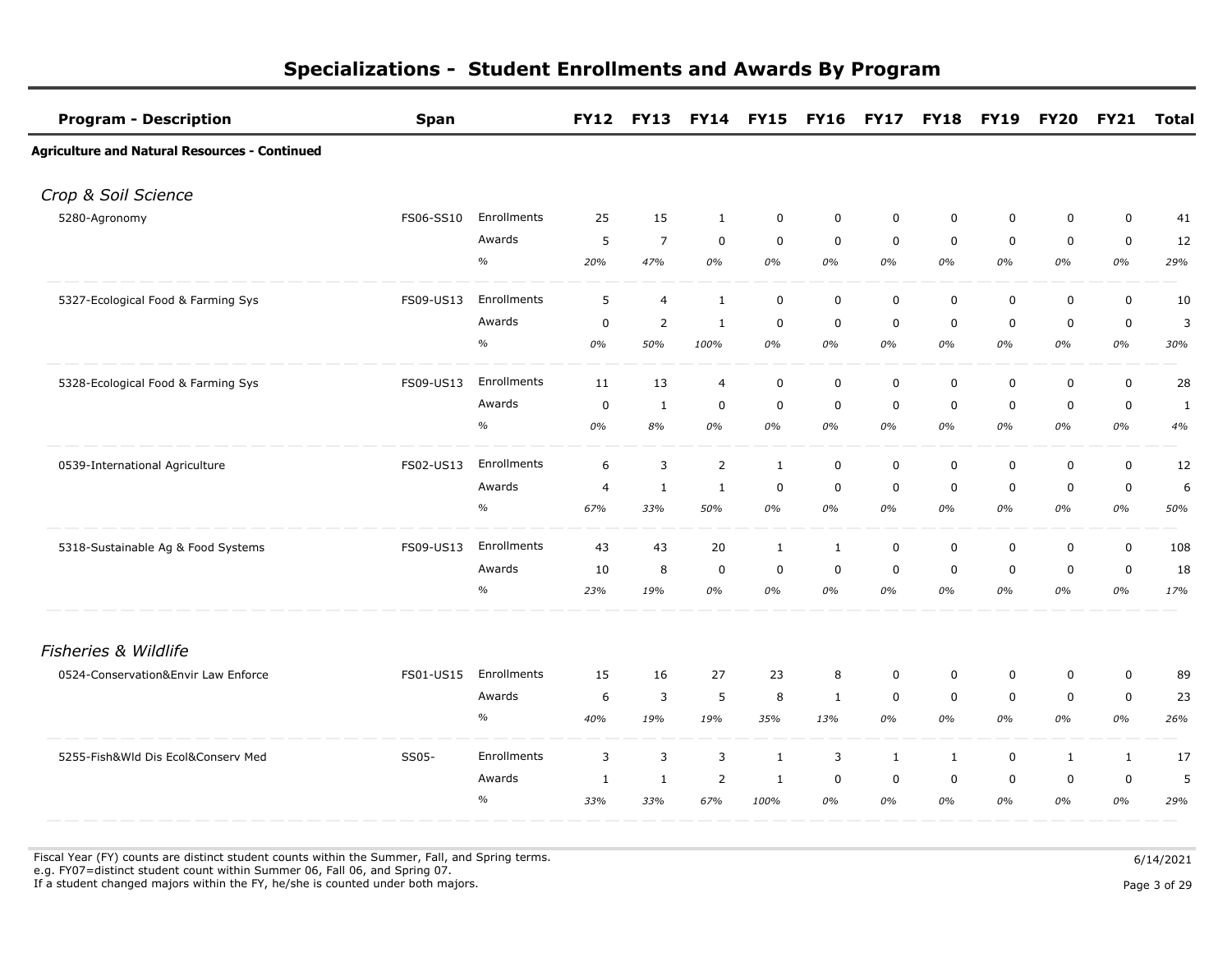| <b>Program - Description</b>                         | <b>Span</b> |             | <b>FY12</b>    | <b>FY13</b>    | <b>FY14</b>    | <b>FY15</b>    | <b>FY16</b>    | <b>FY17</b>  | <b>FY18</b>    | <b>FY19</b>    | <b>FY20</b>  | <b>FY21</b>    | <b>Total</b> |
|------------------------------------------------------|-------------|-------------|----------------|----------------|----------------|----------------|----------------|--------------|----------------|----------------|--------------|----------------|--------------|
| <b>Agriculture and Natural Resources - Continued</b> |             |             |                |                |                |                |                |              |                |                |              |                |              |
| Fisheries & Wildlife - Continued                     |             |             |                |                |                |                |                |              |                |                |              |                |              |
| 5256-Fish&Wld Dis Ecol&Conserv Med                   | SS05-       | Enrollments | $\mathbf{1}$   | $\mathbf{1}$   | $\mathbf 0$    | 0              | $\mathbf{1}$   | $\mathbf{1}$ | 3              | $\overline{2}$ | $\mathbf{1}$ | $\overline{2}$ | 12           |
|                                                      |             | Awards      | $\overline{0}$ | $\mathbf{1}$   | $\mathbf 0$    | $\mathbf 0$    | $\mathbf{1}$   | $\mathbf 0$  | $\overline{2}$ | $\mathbf{1}$   | $\mathbf 0$  | $\mathbf{1}$   | 6            |
|                                                      |             | $\%$        | 0%             | 100%           | 0%             | 0%             | 100%           | 0%           | 67%            | 50%            | 0%           | 50%            | 50%          |
| 5201-Marine Ecosystem Management                     | FS03-US15   | Enrollments | 19             | 22             | 24             | 16             | 8              | $\mathbf 0$  | 0              | $\mathbf 0$    | $\mathbf 0$  | $\mathbf 0$    | 89           |
|                                                      |             | Awards      | 2              | $\overline{7}$ | 6              | 5              | $\mathbf{1}$   | $\mathbf 0$  | $\mathbf 0$    | $\mathbf 0$    | $\mathbf 0$  | $\mathbf 0$    | 21           |
|                                                      |             | $\%$        | 11%            | 32%            | 25%            | 31%            | 13%            | 0%           | 0%             | 0%             | 0%           | 0%             | 24%          |
| Food Science & Human Nutrition                       |             |             |                |                |                |                |                |              |                |                |              |                |              |
| 5378-Beverage Science & Technology                   | FS13-US15   | Enrollments | $\mathbf 0$    | $\mathbf 0$    | 10             | 17             | $\overline{7}$ | $\mathbf 0$  | $\mathbf 0$    | $\mathbf 0$    | $\mathbf 0$  | $\mathbf 0$    | 34           |
|                                                      |             | Awards      | $\mathbf 0$    | $\mathbf 0$    | $\overline{7}$ | 6              | 1              | $\mathbf 0$  | $\Omega$       | $\Omega$       | $\mathbf 0$  | $\mathbf 0$    | 14           |
|                                                      |             | $\%$        | 0%             | 0%             | 70%            | 35%            | 14%            | 0%           | 0%             | 0%             | 0%           | 0%             | 41%          |
| 0511-Food Processing and Technology                  | FS98-US15   | Enrollments | 18             | 19             | 14             | 13             | 3              | $\mathbf 0$  | $\mathbf 0$    | 0              | $\mathbf 0$  | $\mathbf 0$    | 67           |
|                                                      |             | Awards      | 2              | 10             | $\mathbf{1}$   | 9              | $\mathbf 0$    | $\mathbf 0$  | $\mathbf 0$    | $\mathbf 0$    | $\mathbf 0$  | $\mathbf 0$    | 22           |
|                                                      |             | $\%$        | 11%            | 53%            | 7%             | 69%            | 0%             | 0%           | 0%             | 0%             | 0%           | 0%             | 33%          |
| <b>Plant Soil and Microbial Sciences</b>             |             |             |                |                |                |                |                |              |                |                |              |                |              |
| 5365-Ecological Food & Farming Sys                   | FS13-       | Enrollments | $\mathbf 0$    | $\mathbf 0$    | 5              | $\overline{7}$ | 5              | 5            | $\overline{4}$ | 3              | 2            | $\overline{2}$ | 33           |
|                                                      |             | Awards      | $\mathbf 0$    | $\mathbf 0$    | $\mathbf 0$    | 1              | 2              | $\mathbf{1}$ | $\mathbf 0$    | $\mathbf 0$    | $\mathbf 0$  | $\mathbf{1}$   | 5            |
|                                                      |             | $\%$        | 0%             | 0%             | 0%             | 14%            | 40%            | 20%          | 0%             | 0%             | 0%           | 50%            | 15%          |
| 5366-Ecological Food & Farming Sys                   | FS13-       | Enrollments | $\mathbf 0$    | $\mathbf 0$    | 18             | 18             | 16             | 19           | 17             | 13             | 10           | 9              | 120          |
|                                                      |             | Awards      | 0              | 0              | 1              | 3              | 1              | 3            | 1              | 8              | 1            | 5              | 23           |
|                                                      |             | $\%$        | 0%             | 0%             | 6%             | 17%            | 6%             | 16%          | 6%             | 62%            | 10%          | 56%            | 19%          |

Fiscal Year (FY) counts are distinct student counts within the Summer, Fall, and Spring terms.  $6/14/2021$  e.g. FY07=distinct student count within Summer 06, Fall 06, and Spring 07. If a student changed majors within the FY, he/she is counted under both majors. Page 4 of 29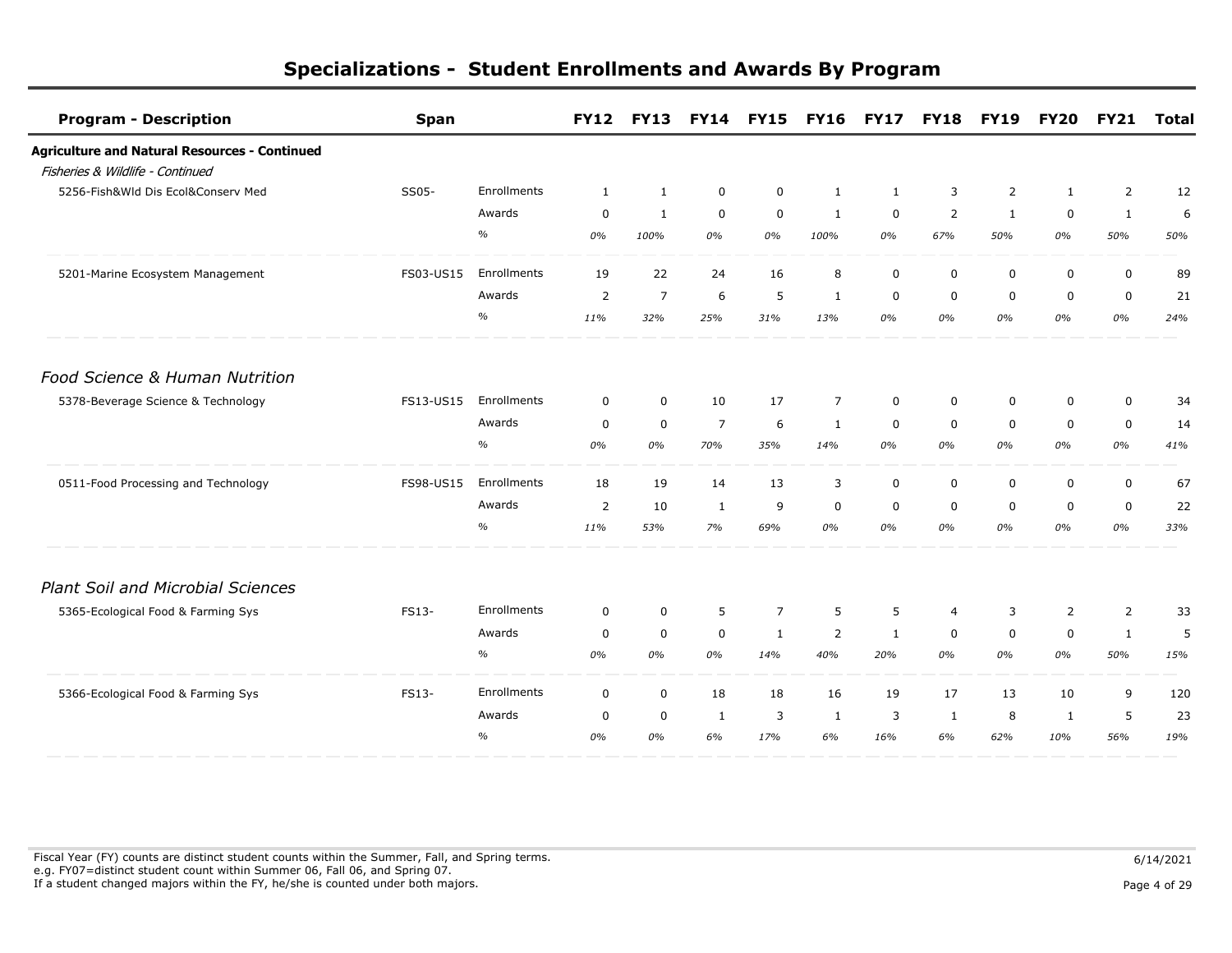| <b>Program - Description</b>                                                                          | Span             |             |          | <b>FY12 FY13</b> |     |     | FY14 FY15 FY16 FY17 FY18 FY19 FY20 |          |             |    |          | <b>FY21</b> | Total |
|-------------------------------------------------------------------------------------------------------|------------------|-------------|----------|------------------|-----|-----|------------------------------------|----------|-------------|----|----------|-------------|-------|
| <b>Agriculture and Natural Resources - Continued</b><br>Plant Soil and Microbial Sciences - Continued |                  |             |          |                  |     |     |                                    |          |             |    |          |             |       |
| 5368-International Agriculture                                                                        | <b>FS13-US15</b> | Enrollments | $\Omega$ | 0                |     |     |                                    | $\Omega$ | $\mathbf 0$ |    | $\Omega$ | 0           | 6     |
|                                                                                                       |                  | Awards      | 0        | 0                |     |     | $\Omega$                           |          | 0           |    | 0        | 0           |       |
|                                                                                                       |                  | $\%$        | 0%       | 0%               | 50% | 67% | $0\%$                              | $0\%$    | 0%          | 0% | 0%       | 0%          | 50%   |
| 5367-Sustainable Ag & Food Systems                                                                    | FS13-US15        | Enrollments | 0        | 0                | 50  | 58  | 25                                 | $\Omega$ | $\Omega$    |    | $\Omega$ | $\Omega$    | 133   |
|                                                                                                       |                  | Awards      | $\Omega$ | 0                | 7   | 12  | 4                                  |          | $\Omega$    |    | $\Omega$ | $\Omega$    | 23    |
|                                                                                                       |                  | $\%$        | 0%       | 0%               | 14% | 21% | 16%                                | $0\%$    | 0%          | 0% | 0%       | 0%          | 17%   |

| <b>Totals for</b><br><b>Agriculture and Natural Resources</b> |                                     |     | <b>FY12 FY13</b> |     | FY14 FY15 FY16 |     | <b>FY17</b> | <b>FY18</b> | <b>FY19</b> | <b>FY20</b> | <b>FY21</b> | <b>Total</b> |
|---------------------------------------------------------------|-------------------------------------|-----|------------------|-----|----------------|-----|-------------|-------------|-------------|-------------|-------------|--------------|
|                                                               | <b>Specialization Undergraduate</b> |     |                  |     |                |     |             |             |             |             |             |              |
|                                                               | Enrollments                         | 456 | 470              | 506 | 462            | 190 | 0           | 0           | 0           | 0           | 0           | 2,084        |
|                                                               | Awards                              | 114 | 110              | 99  | 111            | 20  | 0           | 0           | 0           | 0           | 0           | 454          |
|                                                               | $\%$                                | 25% | 23%              | 20% | 24%            | 11% | 0%          | 0%          | 0%          | 0%          | 0%          | 22%          |
|                                                               | <b>Specialization Graduate</b>      |     |                  |     |                |     |             |             |             |             |             |              |
|                                                               | Enrollments                         | 49  | 48               | 61  | 59             | 56  | 52          | 48          | 43          | 45          | 41          | 502          |
|                                                               | Awards                              | 6   | 9                | 10  | 10             | 8   | 9           | 11          | 14          | 6           | 12          | 95           |
|                                                               | $\frac{1}{2}$                       | 12% | 19%              | 16% | 17%            | 14% | 17%         | 23%         | 33%         | 13%         | 29%         | 19%          |
|                                                               |                                     |     |                  |     |                |     |             |             |             |             |             |              |

Fiscal Year (FY) counts are distinct student counts within the Summer, Fall, and Spring terms.  $6/14/2021$  e.g. FY07=distinct student count within Summer 06, Fall 06, and Spring 07. If a student changed majors within the FY, he/she is counted under both majors. Page 5 of 29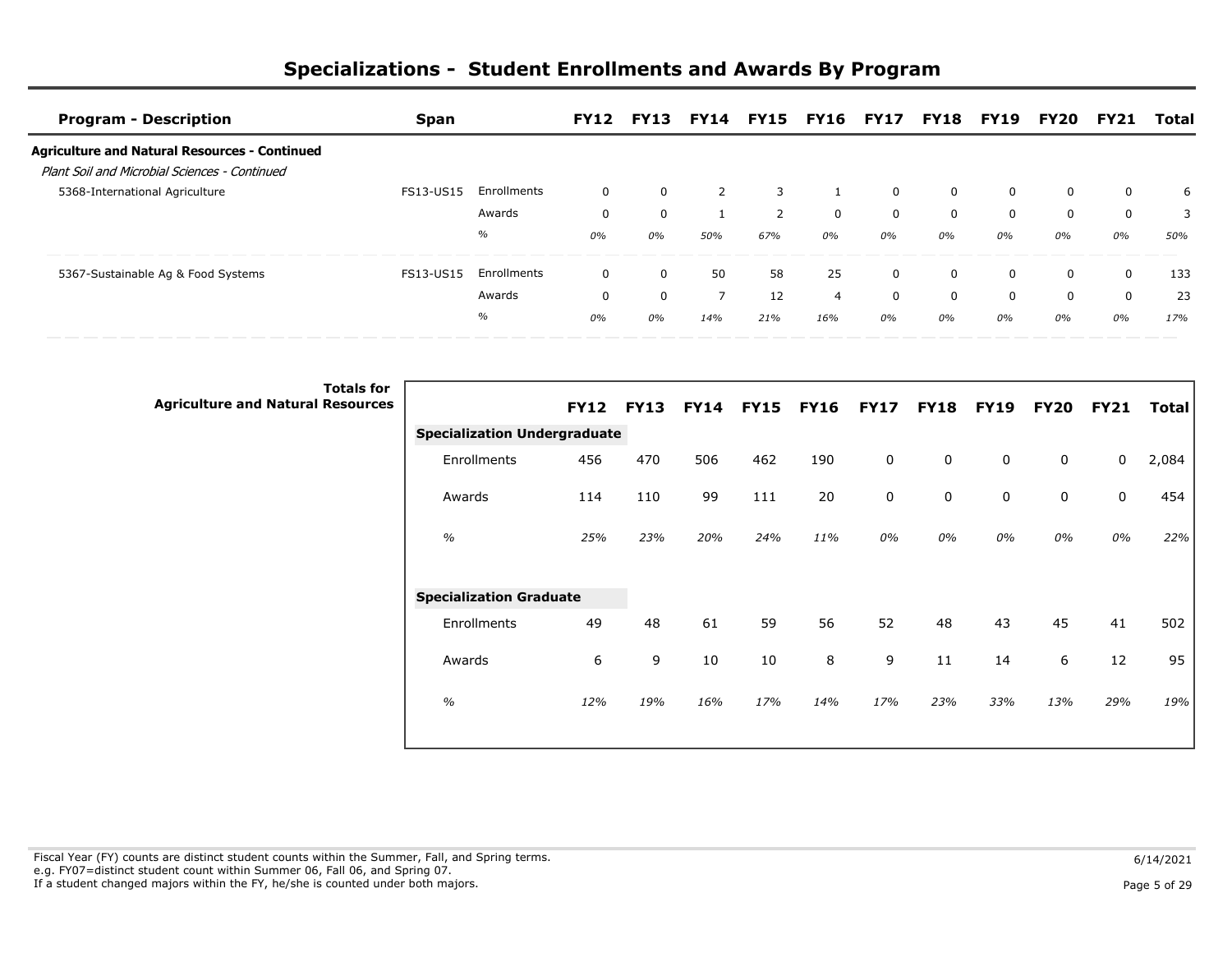| <b>Program - Description</b>        | Span             |               | <b>FY12</b>  | <b>FY13</b>    |                | FY14 FY15 FY16 |                | <b>FY17</b> | <b>FY18</b> | <b>FY19</b> | <b>FY20</b> | <b>FY21</b> | <b>Total</b> |
|-------------------------------------|------------------|---------------|--------------|----------------|----------------|----------------|----------------|-------------|-------------|-------------|-------------|-------------|--------------|
| <b>Arts and Letters</b>             |                  |               |              |                |                |                |                |             |             |             |             |             |              |
| Art, Art History, and Design        |                  |               |              |                |                |                |                |             |             |             |             |             |              |
| 5667-Design                         | US08-US11        | Enrollments   | 79           | 45             | 9              | $\mathbf{1}$   | $\mathbf 0$    | $\mathbf 0$ | $\mathbf 0$ | $\mathbf 0$ | $\mathbf 0$ | $\mathsf 0$ | 134          |
|                                     |                  | Awards        | 20           | 27             | 6              | $\mathbf{1}$   | $\mathbf 0$    | $\mathbf 0$ | $\mathbf 0$ | $\mathbf 0$ | $\mathbf 0$ | 0           | 54           |
|                                     |                  | $\frac{1}{2}$ | 25%          | 60%            | 67%            | 100%           | 0%             | 0%          | 0%          | 0%          | 0%          | 0%          | 40%          |
| Arts & Letters Dean                 |                  |               |              |                |                |                |                |             |             |             |             |             |              |
| 5668-African American&African Stdys | US08-US15        | Enrollments   | 12           | 12             | $\overline{4}$ | 3              | $\overline{2}$ | $\mathbf 0$ | $\mathbf 0$ | $\mathbf 0$ | $\mathbf 0$ | $\mathsf 0$ | 33           |
|                                     |                  | Awards        | 3            | 5              | $\overline{2}$ | $\overline{2}$ | $\mathbf{1}$   | $\mathbf 0$ | $\mathbf 0$ | $\mathbf 0$ | $\mathbf 0$ | 0           | 13           |
|                                     |                  | $\frac{o}{o}$ | 25%          | 42%            | 50%            | 67%            | 50%            | 0%          | 0%          | 0%          | 0%          | 0%          | 39%          |
| 1036-American Indian Studies        | FS01-US15        | Enrollments   | 5            | $\overline{2}$ | $\overline{2}$ | 3              | $\mathbf 0$    | $\mathbf 0$ | $\mathbf 0$ | $\mathbf 0$ | $\mathbf 0$ | $\mathsf 0$ | 12           |
|                                     |                  | Awards        | 3            | $\mathbf{1}$   | $\mathbf 0$    | 1              | $\mathbf 0$    | $\mathbf 0$ | $\mathbf 0$ | $\mathbf 0$ | $\mathbf 0$ | 0           | 5            |
|                                     |                  | $\frac{o}{o}$ | 60%          | 50%            | 0%             | 33%            | 0%             | 0%          | 0%          | 0%          | 0%          | 0%          | 42%          |
| 5691-Digital Humanities             | FS09-US15        | Enrollments   | 48           | 43             | 22             | 12             | 3              | $\mathbf 0$ | $\mathbf 0$ | $\mathbf 0$ | $\mathbf 0$ | $\mathsf 0$ | 128          |
|                                     |                  | Awards        | 5            | 11             | 6              | $\overline{4}$ | $\mathbf 0$    | $\mathbf 0$ | $\mathbf 0$ | $\mathbf 0$ | $\mathbf 0$ | $\mathsf 0$ | 26           |
|                                     |                  | $\frac{o}{o}$ | 10%          | 26%            | 27%            | 33%            | 0%             | 0%          | 0%          | 0%          | 0%          | 0%          | 20%          |
| 1011-Film Studies                   | <b>US95-SS09</b> | Enrollments   | $\mathbf{1}$ | $\pmb{0}$      | $\mathbf 0$    | $\mathbf 0$    | $\mathbf 0$    | $\mathbf 0$ | $\mathbf 0$ | $\mathbf 0$ | $\mathbf 0$ | $\mathsf 0$ | 1            |
|                                     |                  | Awards        | 1            | $\mathbf 0$    | $\mathbf 0$    | 0              | 0              | 0           | 0           | 0           | 0           | 0           | 1            |
|                                     |                  | $\%$          | 100%         | 0%             | 0%             | 0%             | 0%             | 0%          | 0%          | 0%          | 0%          | 0%          | 100%         |
| 1010-Jewish Studies                 | US95-US15        | Enrollments   | 47           | 44             | 36             | 27             | 9              | $\mathbf 0$ | $\mathbf 0$ | $\mathbf 0$ | $\mathbf 0$ | $\mathsf 0$ | 163          |
|                                     |                  | Awards        | 15           | 12             | 6              | 8              | 1              | 0           | $\mathbf 0$ | $\mathbf 0$ | $\mathbf 0$ | 0           | 42           |
|                                     |                  | $\%$          | 32%          | 27%            | 17%            | 30%            | 11%            | 0%          | 0%          | 0%          | 0%          | 0%          | 26%          |
| 5645-Museum Studies                 | SS05-US15        | Enrollments   | 72           | 71             | 61             | 44             | 14             | $\mathbf 0$ | 0           | 0           | $\mathbf 0$ | 0           | 262          |
|                                     |                  | Awards        | 16           | 19             | 19             | 10             | 3              | $\mathbf 0$ | $\mathbf 0$ | $\mathbf 0$ | $\mathbf 0$ | 0           | 67           |
|                                     |                  | $\frac{0}{0}$ | 22%          | 27%            | 31%            | 23%            | 21%            | 0%          | 0%          | 0%          | 0%          | 0%          | 26%          |

Fiscal Year (FY) counts are distinct student counts within the Summer, Fall, and Spring terms.  $6/14/2021$ 

e.g. FY07=distinct student count within Summer 06, Fall 06, and Spring 07.

If a student changed majors within the FY, he/she is counted under both majors. Page 6 of 29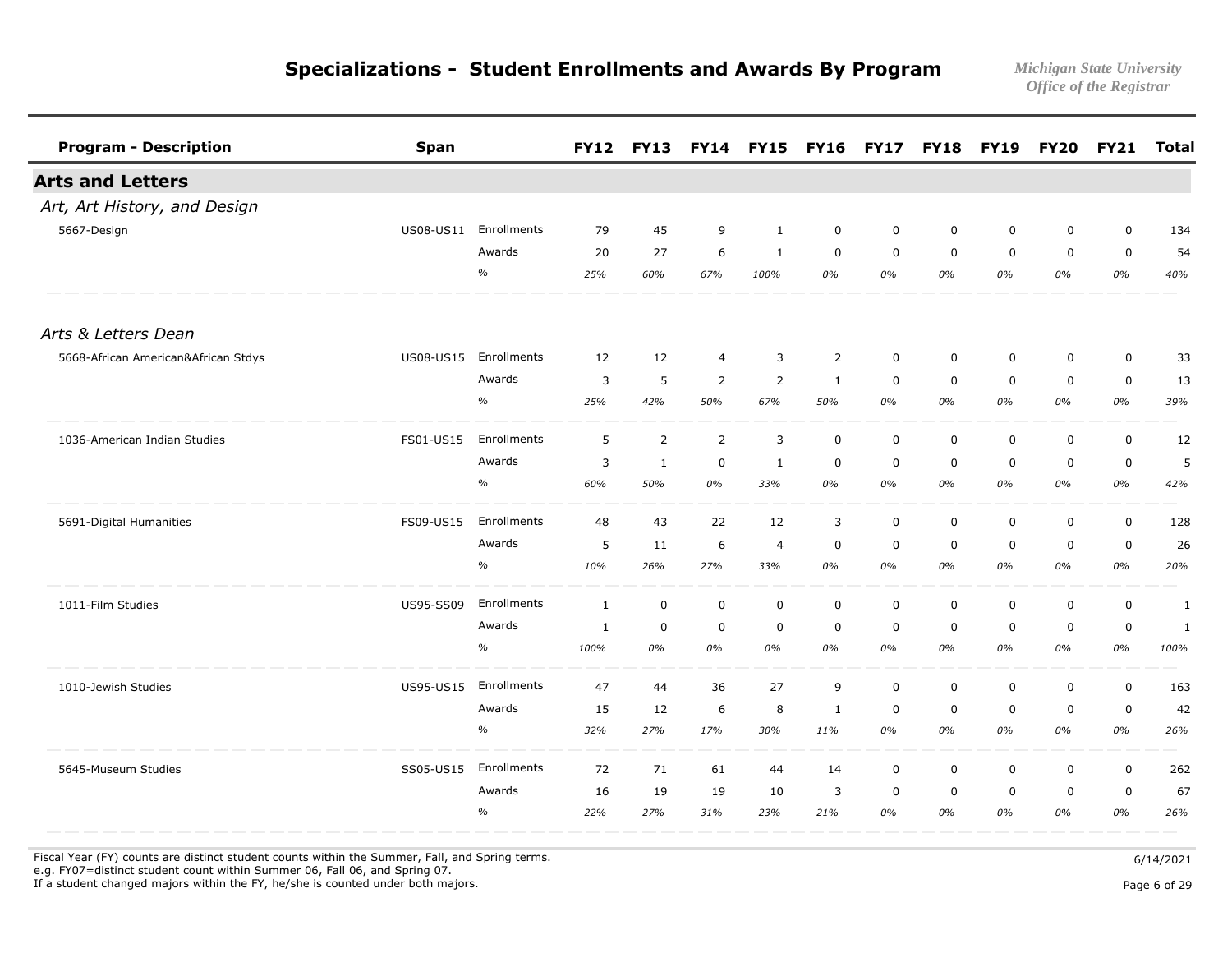| <b>Program - Description</b>        | <b>Span</b> |                       | <b>FY12</b>    | <b>FY13</b>  |                | FY14 FY15 FY16 FY17 |                |                | <b>FY18</b> | <b>FY19</b> | <b>FY20</b> | <b>FY21</b> | <b>Total</b>   |
|-------------------------------------|-------------|-----------------------|----------------|--------------|----------------|---------------------|----------------|----------------|-------------|-------------|-------------|-------------|----------------|
| <b>Arts and Letters - Continued</b> |             |                       |                |              |                |                     |                |                |             |             |             |             |                |
| Arts & Letters Dean - Continued     |             |                       |                |              |                |                     |                |                |             |             |             |             |                |
| 0620-Russian & Eastern Europe Stdy  | FQ68-US15   | Enrollments           | $\overline{4}$ | 8            | 6              | 4                   | $\mathbf 0$    | $\mathbf 0$    | 0           | 0           | $\mathbf 0$ | $\mathbf 0$ | 22             |
|                                     |             | Awards                | $\mathbf{1}$   | $\mathbf{1}$ | $\overline{2}$ | 3                   | $\mathbf 0$    | $\mathbf 0$    | $\mathbf 0$ | $\mathbf 0$ | $\mathbf 0$ | $\mathbf 0$ | $\overline{7}$ |
|                                     |             | $\%$                  | 25%            | 13%          | 33%            | 75%                 | 0%             | 0%             | 0%          | 0%          | 0%          | 0%          | 32%            |
| English                             |             |                       |                |              |                |                     |                |                |             |             |             |             |                |
| 5698-Fiction Film Production        | FS09-US15   | Enrollments           | 54             | 52           | 60             | 43                  | 19             | 0              | $\mathbf 0$ | $\mathbf 0$ | $\mathbf 0$ | $\mathbf 0$ | 228            |
|                                     |             | Awards                | 17             | 13           | 13             | 16                  | 3              | $\mathbf 0$    | $\mathbf 0$ | $\mathbf 0$ | $\mathbf 0$ | $\mathbf 0$ | 62             |
|                                     |             | $\%$                  | 31%            | 25%          | 22%            | 37%                 | 16%            | 0%             | 0%          | 0%          | 0%          | 0%          | 27%            |
| 1022-Postcolonial&Diaspora Lit&Cul  |             | US98-US15 Enrollments |                |              |                |                     |                |                |             |             |             |             |                |
| Linguistic, Languages and Cultures  |             |                       |                |              |                |                     |                |                |             |             |             |             |                |
| 5649-Cognitive Science              | FS05-US15   | Enrollments           | 64             | 75           | 80             | 84                  | 38             | $\mathbf 0$    | $\mathbf 0$ | 0           | $\mathbf 0$ | $\mathbf 0$ | 341            |
|                                     |             | Awards                | 14             | 14           | 12             | 21                  | 6              | $\mathbf 0$    | $\mathbf 0$ | $\mathbf 0$ | $\mathbf 0$ | $\mathbf 0$ | 67             |
|                                     |             | $\%$                  | 22%            | 19%          | 15%            | 25%                 | 16%            | 0%             | 0%          | 0%          | 0%          | 0%          | 20%            |
| Philosophy                          |             |                       |                |              |                |                     |                |                |             |             |             |             |                |
| 5650-Ethics and Development         | FS06-US15   | Enrollments           | $\overline{2}$ | $\mathbf{1}$ | $\mathbf 0$    | $\mathbf 0$         | $\mathbf 0$    | $\mathbf 0$    | $\mathbf 0$ | 0           | $\mathbf 0$ | 0           | 3              |
|                                     |             | Awards                | $\mathbf{1}$   | 0            | $\mathbf 0$    | $\mathbf 0$         | $\mathbf 0$    | $\mathbf 0$    | $\mathbf 0$ | $\mathbf 0$ | $\mathbf 0$ | $\mathbf 0$ | $\mathbf{1}$   |
|                                     |             | $\%$                  | 50%            | 0%           | 0%             | 0%                  | 0%             | 0%             | 0%          | 0%          | 0%          | 0%          | 33%            |
| 5651-Ethics and Development         | FS06-US15   | Enrollments           | 9              | 5            | 5              | 5                   | $\overline{2}$ | $\overline{2}$ | $\mathbf 0$ | $\mathbf 0$ | $\mathbf 0$ | $\mathbf 0$ | 28             |
|                                     |             | Awards                | 1              | 1            | $\mathbf 0$    | 1                   | $\mathbf 0$    | 1              | $\mathbf 0$ | $\mathbf 0$ | $\mathbf 0$ | $\mathbf 0$ | $\overline{4}$ |
|                                     |             | $\%$                  | 11%            | 20%          | 0%             | 20%                 | 0%             | 50%            | 0%          | 0%          | 0%          | 0%          | 14%            |

Fiscal Year (FY) counts are distinct student counts within the Summer, Fall, and Spring terms.  $6/14/2021$  e.g. FY07=distinct student count within Summer 06, Fall 06, and Spring 07. If a student changed majors within the FY, he/she is counted under both majors. Page 7 of 29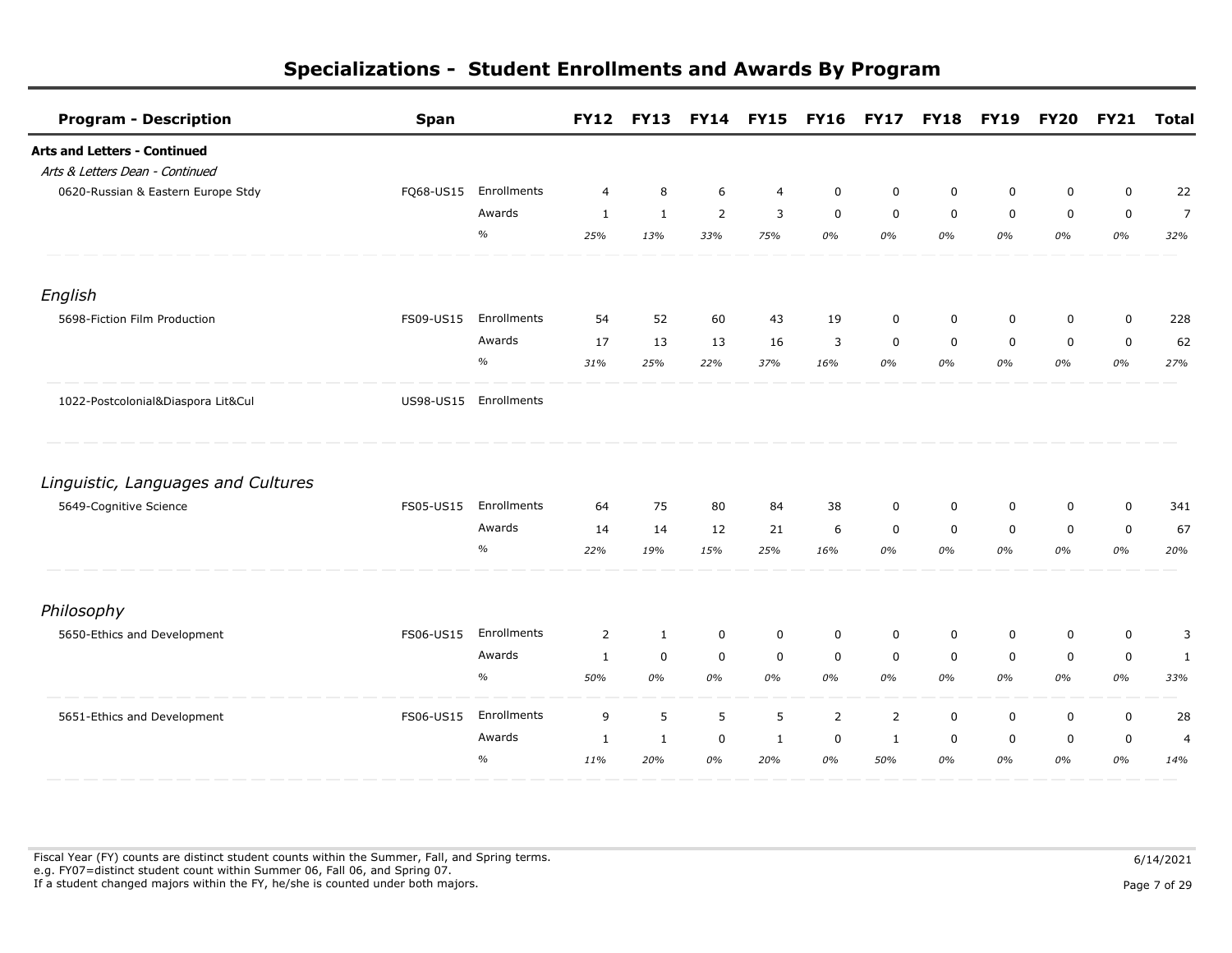| <b>Program - Description</b>        | <b>Span</b> |             | <b>FY12</b>    | <b>FY13</b>    | <b>FY14 FY15</b> |              | <b>FY16</b> | <b>FY17</b>    | <b>FY18</b>    | <b>FY19</b> | <b>FY20</b>    | <b>FY21</b>    | <b>Total</b> |
|-------------------------------------|-------------|-------------|----------------|----------------|------------------|--------------|-------------|----------------|----------------|-------------|----------------|----------------|--------------|
| <b>Arts and Letters - Continued</b> |             |             |                |                |                  |              |             |                |                |             |                |                |              |
| Theatre                             |             |             |                |                |                  |              |             |                |                |             |                |                |              |
| 0626-Dance                          | FO84-US10   | Enrollments | 28             | 12             | 3                | $\mathbf{1}$ | $\mathbf 0$ | $\mathbf 0$    | 0              | 0           | 0              | 0              | 44           |
|                                     |             | Awards      | 2              | $\mathbf{1}$   | $\mathbf 0$      | $\mathbf 0$  | $\mathbf 0$ | $\mathbf 0$    | $\mathbf 0$    | $\mathbf 0$ | $\mathbf 0$    | $\mathbf 0$    | 3            |
|                                     |             | $\%$        | 7%             | 8%             | 0%               | 0%           | 0%          | 0%             | 0%             | 0%          | 0%             | 0%             | 7%           |
| <b>Women's Studies</b>              |             |             |                |                |                  |              |             |                |                |             |                |                |              |
| 5746-LGBTQ and Sexuality Studies    | US13-US15   | Enrollments | $\mathbf 0$    | $\mathbf 0$    | 44               | 74           | 53          | $\mathbf 0$    | 0              | 0           | $\mathbf 0$    | $\mathbf 0$    | 171          |
|                                     |             | Awards      | 0              | $\mathbf 0$    | 2                | 9            | 6           | $\mathbf 0$    | $\mathbf 0$    | $\mathbf 0$ | $\mathbf 0$    | $\mathbf 0$    | 17           |
|                                     |             | $\%$        | 0%             | 0%             | 5%               | 12%          | 11%         | 0%             | 0%             | 0%          | 0%             | 0%             | 10%          |
| 5638-Women, Gender & Social Justice | FS04-US15   | Enrollments | 9              | 5              | 1                | $\mathbf 0$  | $\mathbf 0$ | $\mathbf 0$    | $\mathbf 0$    | 0           | 0              | $\mathbf 0$    | 15           |
|                                     |             | Awards      | $\overline{4}$ | $\overline{2}$ | $\mathbf 0$      | $\mathbf 0$  | $\mathbf 0$ | $\mathbf 0$    | $\mathbf 0$    | $\mathbf 0$ | $\mathbf 0$    | $\mathbf 0$    | 6            |
|                                     |             | $\%$        | 44%            | 40%            | 0%               | 0%           | 0%          | 0%             | 0%             | 0%          | 0%             | 0%             | 40%          |
| 5716-Women's and Gender Studies     | SS11-       | Enrollments | $\overline{4}$ | 3              | 3                | 3            | 2           | $\overline{2}$ | 1              | $\mathbf 0$ | 2              | $\overline{3}$ | 23           |
|                                     |             | Awards      | 1              | $\mathbf 0$    | 1                | 1            | 1           | 0              | 1              | 0           | $\mathbf 0$    | $\mathbf 0$    | 5            |
|                                     |             | $\%$        | 25%            | 0%             | 33%              | 33%          | 50%         | 0%             | 100%           | 0%          | 0%             | 0%             | 22%          |
| 5717-Women's and Gender Studies     | SS11-       | Enrollments | 9              | 13             | 16               | 19           | 22          | 30             | 23             | 25          | 38             | 47             | 242          |
|                                     |             | Awards      | 0              | 0              | $\mathbf 0$      | 2            | -1          | 2              | $\overline{4}$ | $\mathbf 0$ | $\overline{7}$ | $\overline{4}$ | 20           |
|                                     |             | $\%$        | 0%             | 0%             | 0%               | 11%          | 5%          | 7%             | 17%            | 0%          | 18%            | 9%             | 8%           |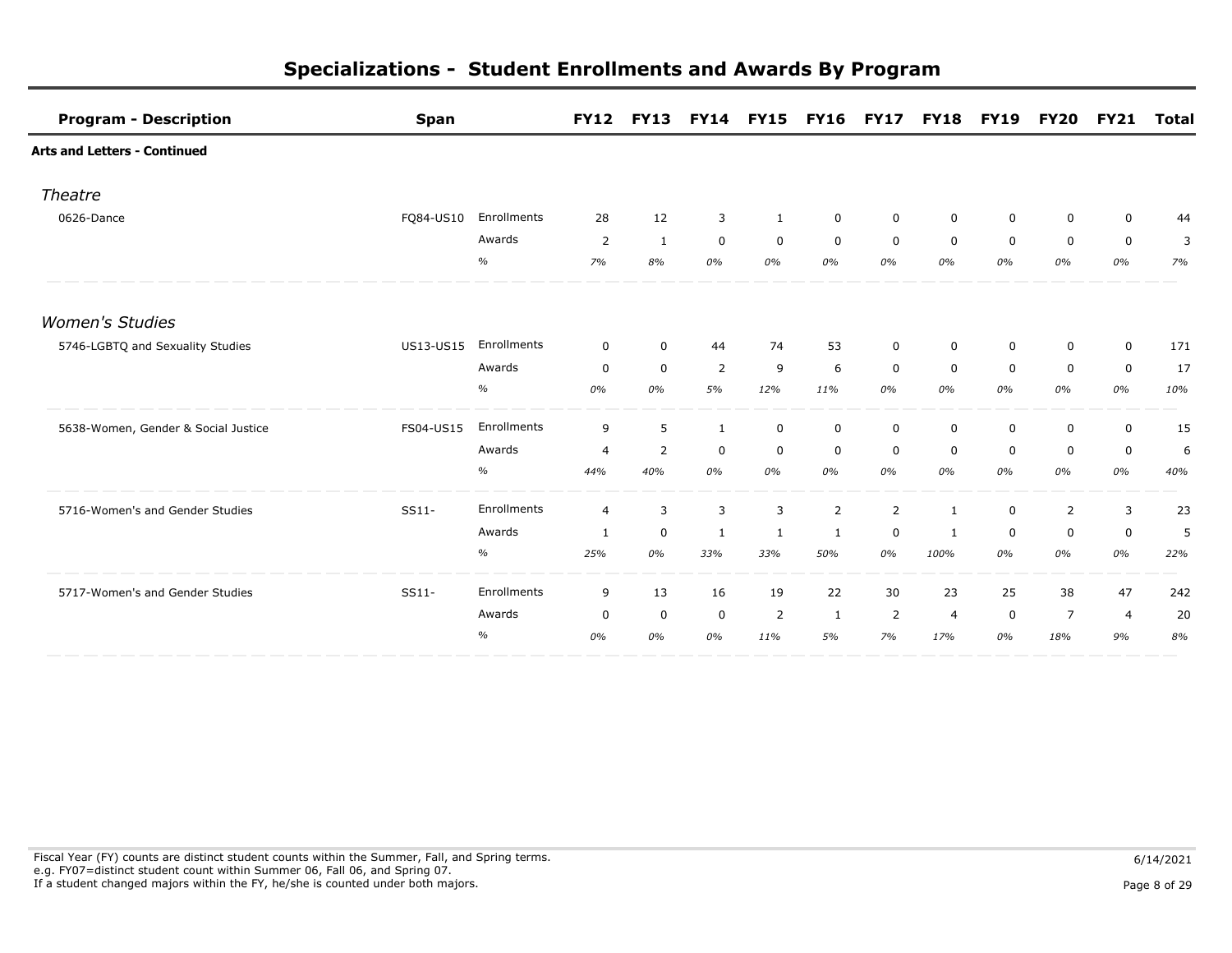| <b>Program - Description</b>                                       |                                              | <b>Span</b>                         | <b>FY12</b>      | <b>FY13</b>  |              |                | FY14 FY15 FY16 FY17 |             | <b>FY18</b> | <b>FY19</b> | <b>FY20</b>    | <b>FY21</b>    | <b>Total</b> |
|--------------------------------------------------------------------|----------------------------------------------|-------------------------------------|------------------|--------------|--------------|----------------|---------------------|-------------|-------------|-------------|----------------|----------------|--------------|
| <b>Arts and Letters - Continued</b><br>Women's Studies - Continued |                                              |                                     |                  |              |              |                |                     |             |             |             |                |                |              |
|                                                                    | <b>Totals for</b><br><b>Arts and Letters</b> |                                     | <b>FY12 FY13</b> |              | <b>FY14</b>  | <b>FY15</b>    | <b>FY16</b>         | <b>FY17</b> | <b>FY18</b> | <b>FY19</b> | <b>FY20</b>    | <b>FY21</b>    | Total        |
|                                                                    |                                              | <b>Specialization Undergraduate</b> |                  |              |              |                |                     |             |             |             |                |                |              |
|                                                                    |                                              | Enrollments                         | 423              | 369          | 328          | 296            | 138                 | $\mathbf 0$ | $\mathbf 0$ | $\mathbf 0$ | $\mathbf 0$    | 0              | 1,554        |
|                                                                    |                                              | Awards                              | 101              | 106          | 68           | 75             | 20                  | $\mathbf 0$ | $\mathbf 0$ | $\mathbf 0$ | $\mathbf 0$    | $\mathbf 0$    | 370          |
|                                                                    |                                              | $\%$                                | 24%              | 29%          | 21%          | 25%            | 14%                 | 0%          | 0%          | 0%          | 0%             | 0%             | 24%          |
|                                                                    |                                              | <b>Specialization Graduate</b>      |                  |              |              |                |                     |             |             |             |                |                |              |
|                                                                    |                                              | Enrollments                         | 24               | 22           | 24           | 27             | 26                  | 34          | 24          | 25          | 40             | 50             | 296          |
|                                                                    |                                              | Awards                              | 3                | $\mathbf{1}$ | $\mathbf{1}$ | $\overline{4}$ | 2                   | 3           | 5           | 0           | $\overline{7}$ | $\overline{4}$ | 30           |
|                                                                    |                                              | $\frac{1}{2}$                       | 13%              | 5%           | 4%           | 15%            | 8%                  | 9%          | 21%         | 0%          | 18%            | 8%             | 10%          |
|                                                                    |                                              |                                     |                  |              |              |                |                     |             |             |             |                |                |              |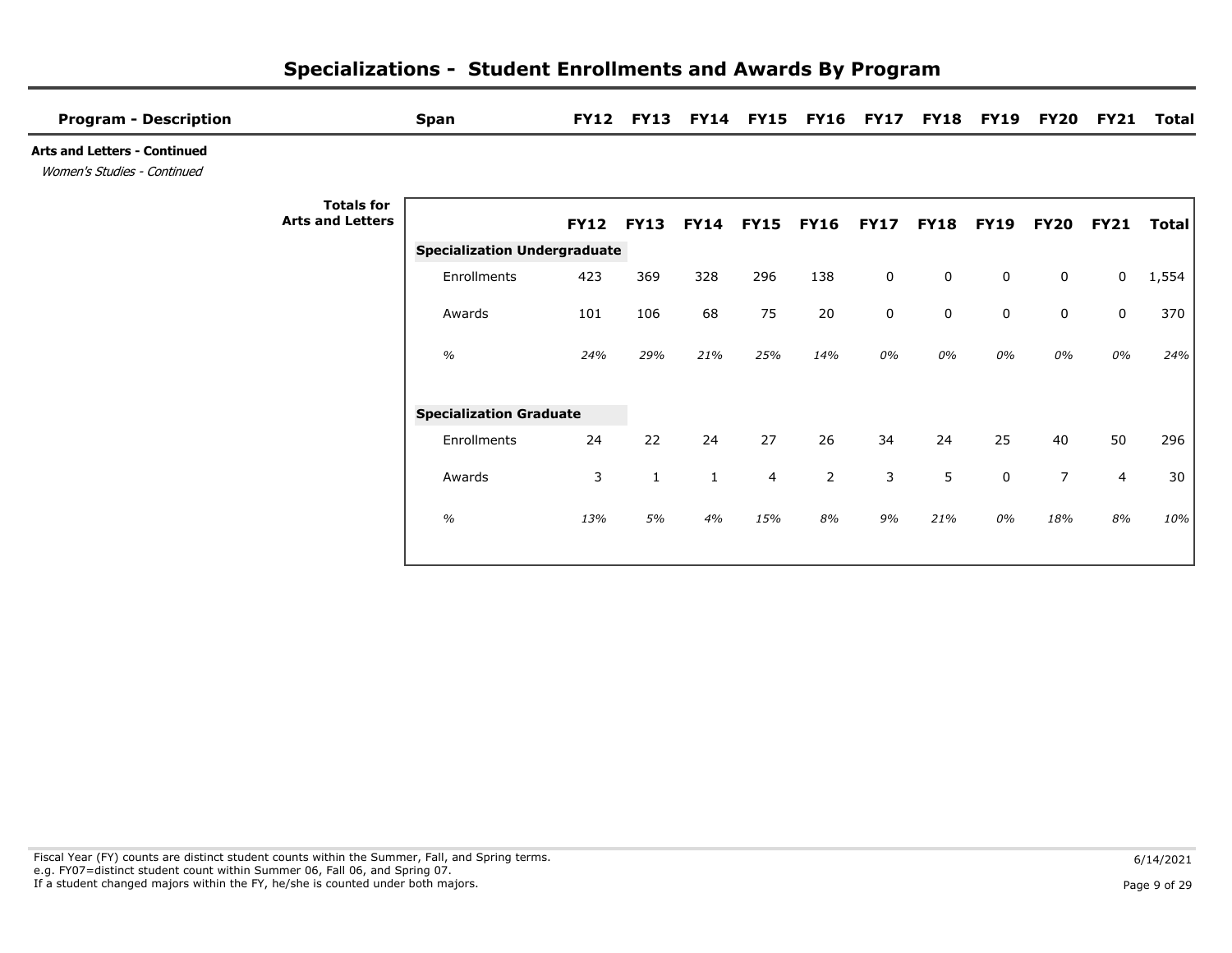| <b>Program - Description</b>        | <b>Span</b> |             | <b>FY12</b> | <b>FY13</b> | <b>FY14</b>  | <b>FY15</b>  | <b>FY16</b>  | <b>FY17</b> | <b>FY18</b> | <b>FY19</b> | <b>FY20</b> | <b>FY21</b> | <b>Total</b>   |
|-------------------------------------|-------------|-------------|-------------|-------------|--------------|--------------|--------------|-------------|-------------|-------------|-------------|-------------|----------------|
| <b>Business</b>                     |             |             |             |             |              |              |              |             |             |             |             |             |                |
| <b>Business Dean</b>                |             |             |             |             |              |              |              |             |             |             |             |             |                |
| 6045-Entrepreneurship               | SS08-US15   | Enrollments | 95          | 78          | 77           | 72           | 25           | $\mathbf 0$ | 0           | 0           | $\mathbf 0$ | $\mathbf 0$ | 347            |
|                                     |             | Awards      | 28          | 20          | 17           | 16           | $\mathbf{1}$ | $\mathbf 0$ | $\mathbf 0$ | $\mathbf 0$ | $\mathbf 0$ | $\mathsf 0$ | 82             |
|                                     |             | $\%$        | 29%         | 26%         | 22%          | 22%          | 4%           | 0%          | 0%          | 0%          | 0%          | 0%          | 24%            |
| 6018-Information Technology         | FS03-US15   | Enrollments | 131         | 185         | 156          | 137          | 65           | $\mathbf 0$ | $\mathbf 0$ | $\mathbf 0$ | $\mathbf 0$ | $\mathbf 0$ | 674            |
|                                     |             | Awards      | 38          | 66          | 54           | 61           | 13           | $\mathbf 0$ | $\mathbf 0$ | $\mathbf 0$ | $\mathbf 0$ | 0           | 232            |
|                                     |             | $\%$        | 29%         | 36%         | 35%          | 45%          | 20%          | 0%          | 0%          | 0%          | 0%          | 0%          | 34%            |
| 6030-International Business         | SS04-US11   | Enrollments | 237         | 102         | 13           | $\mathbf 0$  | $\mathbf 0$  | $\mathbf 0$ | $\mathbf 0$ | $\mathbf 0$ | $\mathbf 0$ | $\mathbf 0$ | 352            |
|                                     |             | Awards      | 79          | 56          | 6            | 1            | 0            | $\mathbf 0$ | 0           | 0           | $\mathbf 0$ | $\mathbf 0$ | 142            |
|                                     |             | $\%$        | 33%         | 55%         | 46%          | 0%           | 0%           | 0%          | 0%          | 0%          | 0%          | 0%          | 40%            |
| <b>Department of Marketing</b>      |             |             |             |             |              |              |              |             |             |             |             |             |                |
| 6052-Bus Con Envr Sustain & Conserv | FS09-SS21   | Enrollments | $\mathbf 0$ | $\mathbf 0$ | 3            | 1            | $\mathbf 0$  | $\mathbf 0$ | 0           | 0           | $\mathbf 0$ | 0           | $\overline{4}$ |
|                                     |             | Awards      | $\mathbf 0$ | $\mathbf 0$ | $\mathbf{1}$ | $\mathbf{1}$ | $\mathbf 0$  | $\mathbf 0$ | $\mathbf 0$ | $\mathbf 0$ | $\mathbf 0$ | $\mathbf 0$ | 2              |
|                                     |             | $\%$        | 0%          | 0%          | 33%          | 100%         | 0%           | 0%          | 0%          | 0%          | 0%          | 0%          | 50%            |
| 6053-Bus Con Envr Sustain & Conserv | FS09-SS21   | Enrollments |             |             |              |              |              |             |             |             |             |             |                |
| <b>Hospitality Business</b>         |             |             |             |             |              |              |              |             |             |             |             |             |                |
| 6068-Hosp Bus Real Est Invest Mgt   | SS14-US15   | Enrollments | $\mathbf 0$ | $\mathbf 0$ | 5            | 16           | 5            | $\mathbf 0$ | 0           | 0           | $\mathbf 0$ | $\mathbf 0$ | 26             |
|                                     |             | Awards      | $\mathbf 0$ | $\mathbf 0$ | $\mathbf 0$  | 2            | $\mathbf 0$  | $\mathbf 0$ | $\mathbf 0$ | $\mathbf 0$ | $\mathbf 0$ | $\mathbf 0$ | 2              |
|                                     |             | $\%$        | 0%          | 0%          | 0%           | 13%          | 0%           | 0%          | 0%          | 0%          | 0%          | 0%          | 8%             |

Fiscal Year (FY) counts are distinct student counts within the Summer, Fall, and Spring terms.  $6/14/2021$  e.g. FY07=distinct student count within Summer 06, Fall 06, and Spring 07. If a student changed majors within the FY, he/she is counted under both majors. Page 10 of 29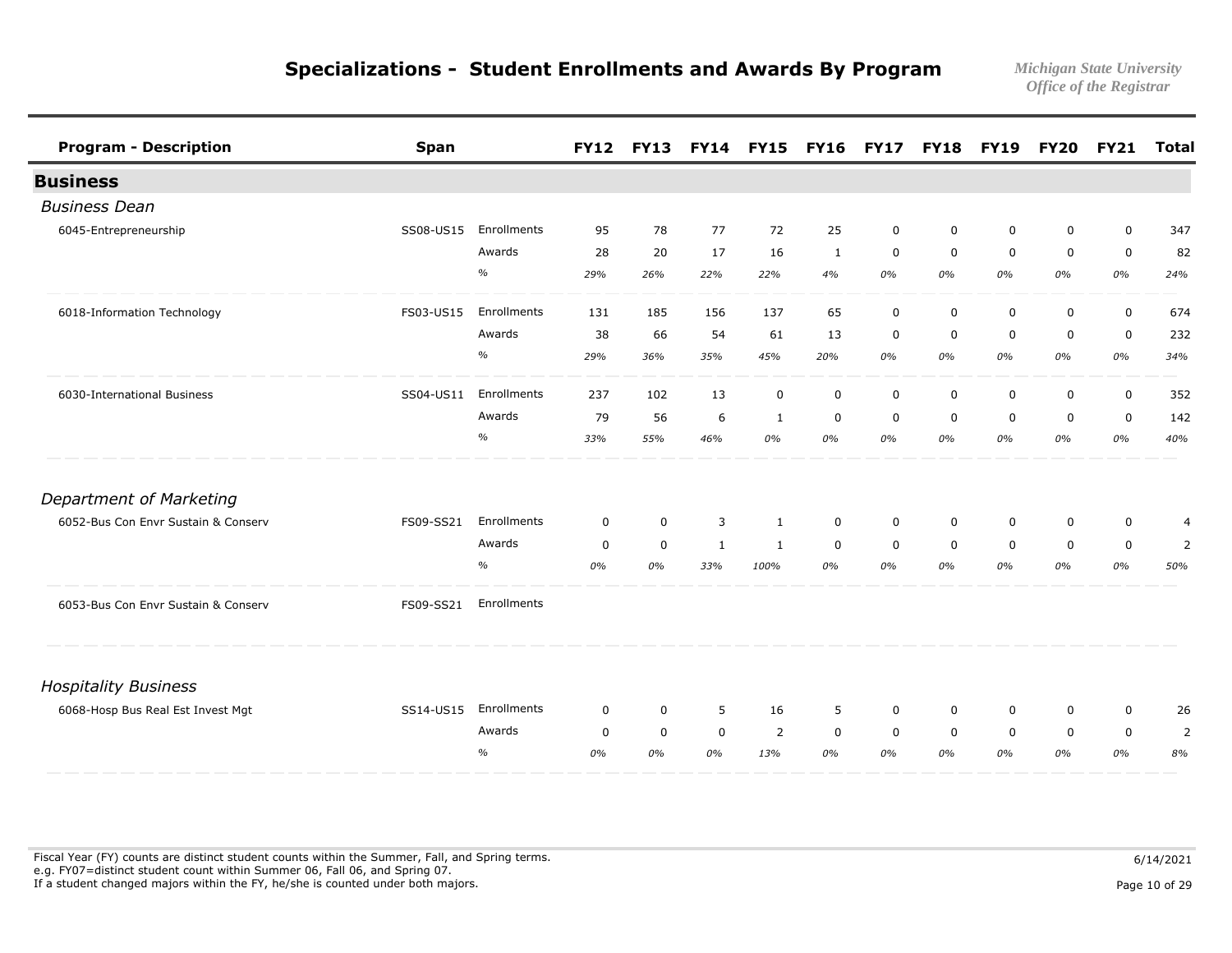| <b>Program - Description</b>            | <b>Span</b> |             |     |     |                |     | FY12 FY13 FY14 FY15 FY16 FY17 FY18 FY19 FY20 FY21 |                |    |    |    |    | Total |
|-----------------------------------------|-------------|-------------|-----|-----|----------------|-----|---------------------------------------------------|----------------|----|----|----|----|-------|
| <b>Business - Continued</b>             |             |             |     |     |                |     |                                                   |                |    |    |    |    |       |
| <b>Hospitality Business - Continued</b> |             |             |     |     |                |     |                                                   |                |    |    |    |    |       |
| 6034-Hospitality Bus R Estate & Dev     | FS05-FS13   | Enrollments | 28  | 31  | 27             | 12  |                                                   | $\mathbf 0$    | 0  | 0  | 0  | 0  | 99    |
|                                         |             | Awards      | 7   | 9   | 12             | 10  |                                                   | 0              | 0  | 0  | 0  | 0  | 39    |
|                                         |             | $\%$        | 25% | 29% | 44%            | 83% | 100%                                              | 0%             | 0% | 0% | 0% | 0% | 39%   |
| 6028-Hospitality Business               | SS04-FS20   | Enrollments |     |     |                |     |                                                   |                |    |    |    |    |       |
| 6029-Hospitality Business               | SS04-FS20   | Enrollments | 2   | 4   | $\overline{4}$ | 3   | 2                                                 | $\overline{2}$ |    |    |    |    | 21    |
|                                         |             | Awards      | 0   | 0   |                |     | $\mathbf 0$                                       |                | 0  | 0  | 0  | 0  | 3     |
|                                         |             | $\%$        | 0%  | 0%  | 25%            | 33% | 0%                                                | 50%            | 0% | 0% | 0% | 0% | 14%   |

| <b>Totals for</b><br><b>Business</b> |                                     |                  |     |                |                |                |                |              |              |              |              |       |
|--------------------------------------|-------------------------------------|------------------|-----|----------------|----------------|----------------|----------------|--------------|--------------|--------------|--------------|-------|
|                                      |                                     | <b>FY12 FY13</b> |     | <b>FY14</b>    | <b>FY15</b>    | <b>FY16</b>    | <b>FY17</b>    | <b>FY18</b>  | <b>FY19</b>  | <b>FY20</b>  | <b>FY21</b>  | Total |
|                                      | <b>Specialization Undergraduate</b> |                  |     |                |                |                |                |              |              |              |              |       |
|                                      | Enrollments                         | 491              | 396 | 278            | 237            | 96             | $\mathbf 0$    | 0            | 0            | $\mathbf 0$  | 0            | 1,498 |
|                                      | Awards                              | 152              | 151 | 89             | 90             | 15             | $\mathbf 0$    | 0            | 0            | $\mathbf 0$  | $\mathsf 0$  | 497   |
|                                      | $\frac{1}{2}$                       | 31%              | 38% | 32%            | 38%            | 16%            | 0%             | 0%           | 0%           | 0%           | 0%           | 33%   |
|                                      | <b>Specialization Graduate</b>      |                  |     |                |                |                |                |              |              |              |              |       |
|                                      | Enrollments                         | $\overline{2}$   | 4   | $\overline{7}$ | 4              | $\overline{2}$ | $\overline{2}$ | $\mathbf{1}$ | $\mathbf{1}$ | $\mathbf{1}$ | $\mathbf{1}$ | 25    |
|                                      | Awards                              | 0                | 0   | $\overline{2}$ | $\overline{2}$ | $\mathbf 0$    | $\mathbf{1}$   | 0            | $\mathbf 0$  | $\mathbf 0$  | 0            | 5     |
|                                      | $\frac{1}{2}$                       | 0%               | 0%  | 29%            | 50%            | 0%             | 50%            | 0%           | 0%           | 0%           | 0%           | 20%   |
|                                      |                                     |                  |     |                |                |                |                |              |              |              |              |       |

Fiscal Year (FY) counts are distinct student counts within the Summer, Fall, and Spring terms.  $6/14/2021$  e.g. FY07=distinct student count within Summer 06, Fall 06, and Spring 07. If a student changed majors within the FY, he/she is counted under both majors. Page 11 of 29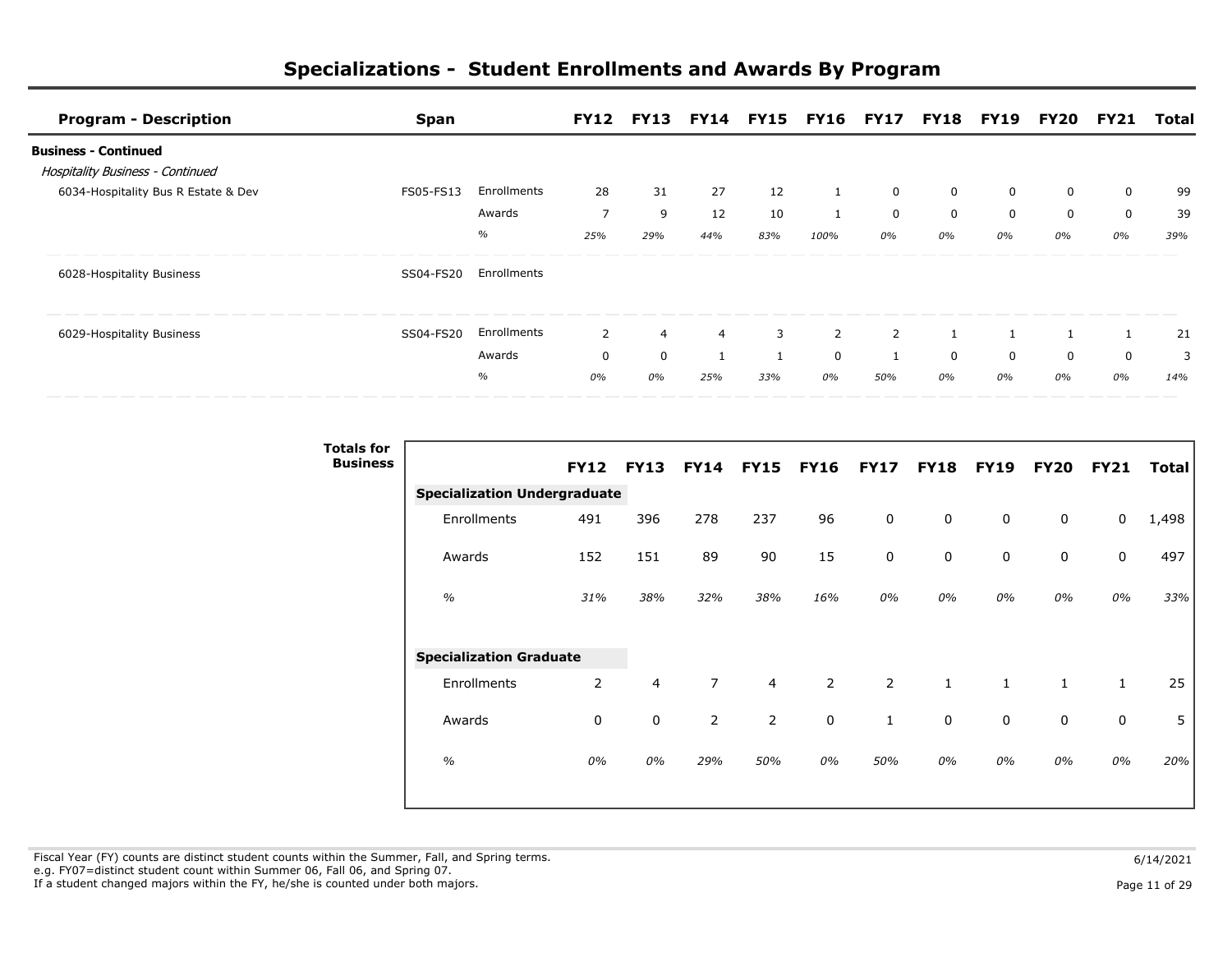| <b>Program - Description</b>           | <b>Span</b> |               |                | <b>FY12 FY13</b> |             | <b>FY14 FY15 FY16</b> |                | <b>FY17</b>    | <b>FY18</b>    | <b>FY19</b> | <b>FY20</b>    | <b>FY21</b> | <b>Total</b>   |
|----------------------------------------|-------------|---------------|----------------|------------------|-------------|-----------------------|----------------|----------------|----------------|-------------|----------------|-------------|----------------|
| <b>Communication Arts and Sciences</b> |             |               |                |                  |             |                       |                |                |                |             |                |             |                |
| Advertising and Public Relations       |             |               |                |                  |             |                       |                |                |                |             |                |             |                |
| 1458-Public Relations                  | FS08-US15   | Enrollments   | 209            | 242              | 261         | 295                   | 144            | $\mathbf 0$    | $\mathbf 0$    | 0           | $\mathbf 0$    | $\mathbf 0$ | 1,151          |
|                                        |             | Awards        | 101            | 84               | 110         | 113                   | 10             | $\Omega$       | $\Omega$       | $\Omega$    | $\mathbf 0$    | $\mathbf 0$ | 418            |
|                                        |             | $\frac{o}{o}$ | 48%            | 35%              | 42%         | 38%                   | 7%             | 0%             | 0%             | 0%          | 0%             | 0%          | 36%            |
| Communication                          |             |               |                |                  |             |                       |                |                |                |             |                |             |                |
| 6323-Nonprofit Fundraising             | US16-       | Enrollments   | $\mathbf 0$    | $\mathbf 0$      | $\mathbf 0$ | $\mathbf 0$           | $\mathbf 0$    | 5              | 9              | 5           | 6              | 6           | 31             |
|                                        |             | Awards        | $\mathbf 0$    | $\mathbf 0$      | $\mathbf 0$ | $\mathbf 0$           | $\mathbf 0$    | 3              | 6              | $\mathbf 0$ | $\overline{2}$ | 3           | 14             |
|                                        |             | $\frac{o}{o}$ | 0%             | 0%               | 0%          | 0%                    | 0%             | 60%            | 67%            | 0%          | 33%            | 50%         | 45%            |
| 1470-Sales Communication               | FS08-US15   | Enrollments   | 115            | 76               | 91          | 120                   | 55             | $\mathbf 0$    | $\mathbf 0$    | $\mathbf 0$ | $\mathbf 0$    | $\mathsf 0$ | 457            |
|                                        |             | Awards        | 57             | 42               | 33          | 51                    | 9              | $\mathbf 0$    | $\mathbf 0$    | $\mathbf 0$ | $\mathbf 0$    | $\mathbf 0$ | 192            |
|                                        |             | $\%$          | 50%            | 55%              | 36%         | 43%                   | 16%            | 0%             | 0%             | 0%          | 0%             | 0%          | 42%            |
| Communication Arts & Sciences Dean     |             |               |                |                  |             |                       |                |                |                |             |                |             |                |
| 1492-Design                            | FS11-US15   | Enrollments   | 43             | 80               | 104         | 105                   | 58             | 23             | 5              | $\mathbf 0$ | $\mathbf 0$    | $\mathbf 0$ | 418            |
|                                        |             | Awards        | $\mathbf 0$    | 6                | 21          | 37                    | 31             | 15             | $\overline{4}$ | $\mathbf 0$ | $\mathbf 0$    | $\mathbf 0$ | 114            |
|                                        |             | $\%$          | 0%             | 8%               | 20%         | 35%                   | 53%            | 65%            | 80%            | 0%          | 0%             | 0%          | 27%            |
| 6311-Media and Information Studies     | FS14-       | Enrollments   | $\mathbf 0$    | $\mathbf 0$      | $\mathbf 0$ | $\mathbf{1}$          | $\overline{2}$ | $\overline{2}$ | $\mathbf 0$    | $\mathbf 0$ | $\mathbf 0$    | $\mathsf 0$ | 5              |
|                                        |             | Awards        | $\mathbf 0$    | $\mathbf 0$      | $\mathbf 0$ | $\mathbf 0$           | $\mathbf 0$    | $\mathbf{1}$   | $\mathbf 0$    | $\mathbf 0$ | $\mathbf 0$    | $\mathbf 0$ | 1              |
|                                        |             | $\frac{o}{o}$ | 0%             | 0%               | 0%          | 0%                    | 0%             | 50%            | 0%             | 0%          | 0%             | 0%          | 20%            |
| 6312-Media and Information Studies     | FS14-       | Enrollments   |                |                  |             |                       |                |                |                |             |                |             |                |
| 1435-Public Relations                  | SS00-US08   | Enrollments   | $\overline{2}$ | $\mathbf{1}$     | 1           | $\mathbf 0$           | $\mathbf 0$    | $\mathbf 0$    | $\mathbf 0$    | $\Omega$    | $\mathbf{0}$   | 0           | $\overline{4}$ |

Fiscal Year (FY) counts are distinct student counts within the Summer, Fall, and Spring terms.  $6/14/2021$  e.g. FY07=distinct student count within Summer 06, Fall 06, and Spring 07. If a student changed majors within the FY, he/she is counted under both majors. Page 12 of 29 page 12 of 29 page 12 of 29 page 12 of 29 page 12 of 29 page 12 of 29 page 12 of 29 page 12 of 29 page 12 of 29 page 12 of 29 pa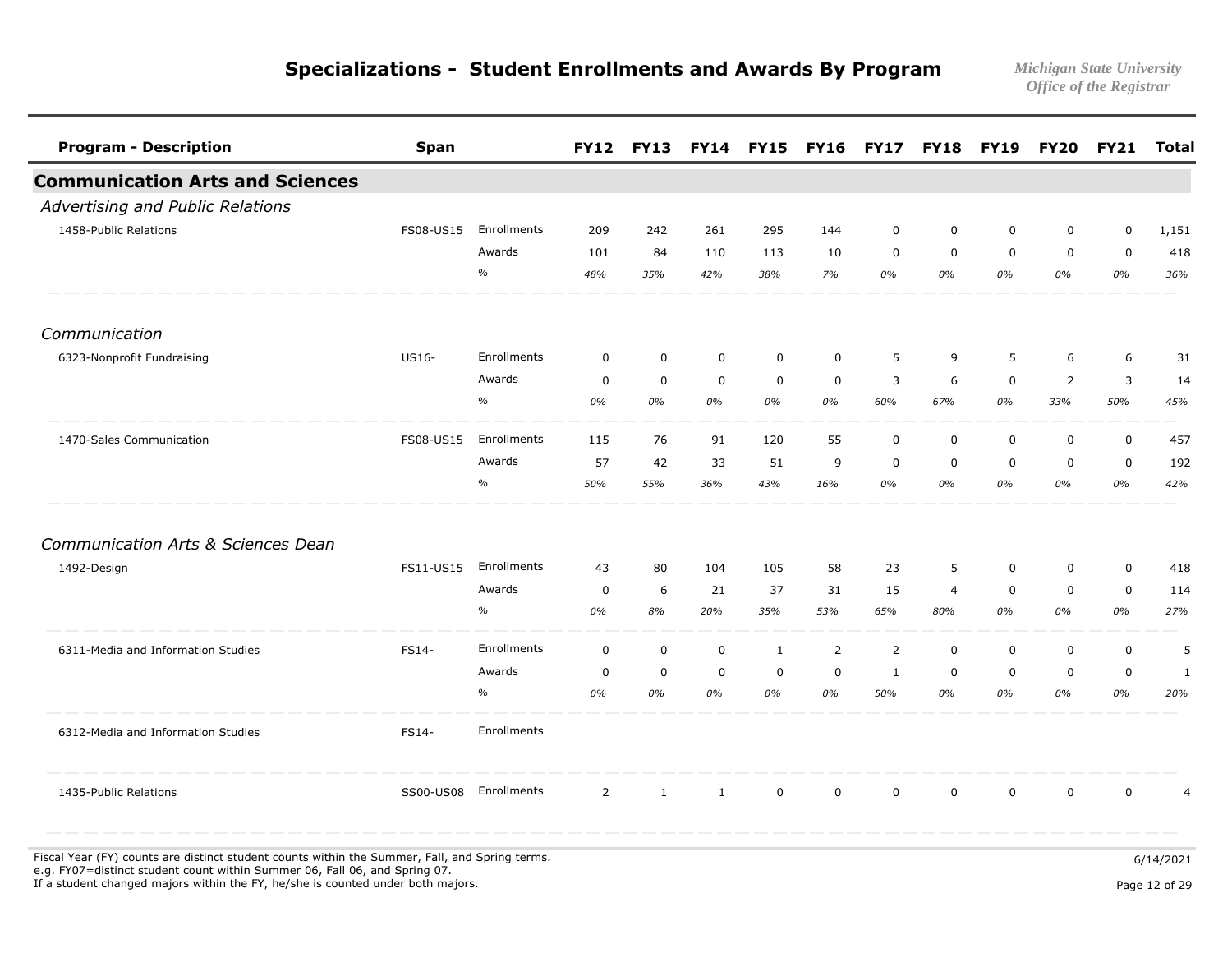| <b>Program - Description</b>                                                                         | <b>Span</b>  |             | <b>FY12</b>  | <b>FY13</b>  |              | <b>FY14 FY15</b> | <b>FY16</b>    | <b>FY17</b> | <b>FY18</b>    | <b>FY19</b>  | <b>FY20</b>  | <b>FY21</b> | Total          |
|------------------------------------------------------------------------------------------------------|--------------|-------------|--------------|--------------|--------------|------------------|----------------|-------------|----------------|--------------|--------------|-------------|----------------|
| <b>Communication Arts and Sciences - Continued</b><br>Communication Arts & Sciences Dean - Continued |              |             |              |              |              |                  |                |             |                |              |              |             |                |
| Department of Media and Information                                                                  |              |             |              |              |              |                  |                |             |                |              |              |             |                |
| 1471-Documentary Studies                                                                             | FS09-US15    | Enrollments | 29           | 28           | 24           | 25               | 12             | $\mathbf 0$ | $\mathbf 0$    | $\Omega$     | $\mathbf{0}$ | $\Omega$    | 118            |
|                                                                                                      |              | Awards      | 6            | 8            | 6            | 6                | $\overline{3}$ | $\mathbf 0$ | $\mathbf 0$    | $\mathbf 0$  | $\mathbf 0$  | $\mathbf 0$ | 29             |
|                                                                                                      |              | $\%$        | 21%          | 29%          | 25%          | 24%              | 25%            | 0%          | 0%             | 0%           | 0%           | 0%          | 25%            |
| 1448-Game Design and Development                                                                     | FS05-US15    | Enrollments | 102          | 111          | 113          | 118              | 45             | 0           | 0              | 0            | $\Omega$     | 0           | 489            |
|                                                                                                      |              | Awards      | 27           | 22           | 27           | 29               | 2              | $\mathbf 0$ | $\Omega$       | $\mathbf{0}$ | $\Omega$     | $\mathbf 0$ | 107            |
|                                                                                                      |              | $\%$        | 26%          | 20%          | 24%          | 25%              | 4%             | 0%          | 0%             | 0%           | 0%           | 0%          | 22%            |
| 1472-Info & Comm Tech for Develop                                                                    | FS09-US15    | Enrollments | 3            | 6            | 2            | 1                |                | $\mathbf 0$ | 0              | 0            | 0            | $\mathbf 0$ | 13             |
|                                                                                                      |              | Awards      | $\Omega$     | 3            | $\mathbf{1}$ | $\Omega$         | $\Omega$       | $\Omega$    | $\Omega$       | $\mathbf{0}$ | $\Omega$     | $\mathbf 0$ | $\overline{4}$ |
|                                                                                                      |              | %           | 0%           | 50%          | 50%          | 0%               | 0%             | 0%          | 0%             | 0%           | 0%           | 0%          | 31%            |
| 1459-Management of Info Technology                                                                   | <b>FS08-</b> | Enrollments | 3            | 3            | 2            | 2                |                | 3           | $\overline{2}$ | 3            |              |             | 21             |
|                                                                                                      |              | Awards      | $\mathbf{1}$ | $\mathbf{1}$ | $\mathbf 0$  | $\overline{2}$   | $\Omega$       | 0           | 0              | 2            | 0            | 0           | 6              |
|                                                                                                      |              | $\%$        | 33%          | 33%          | 0%           | 100%             | 0%             | 0%          | 0%             | 67%          | 0%           | 0%          | 29%            |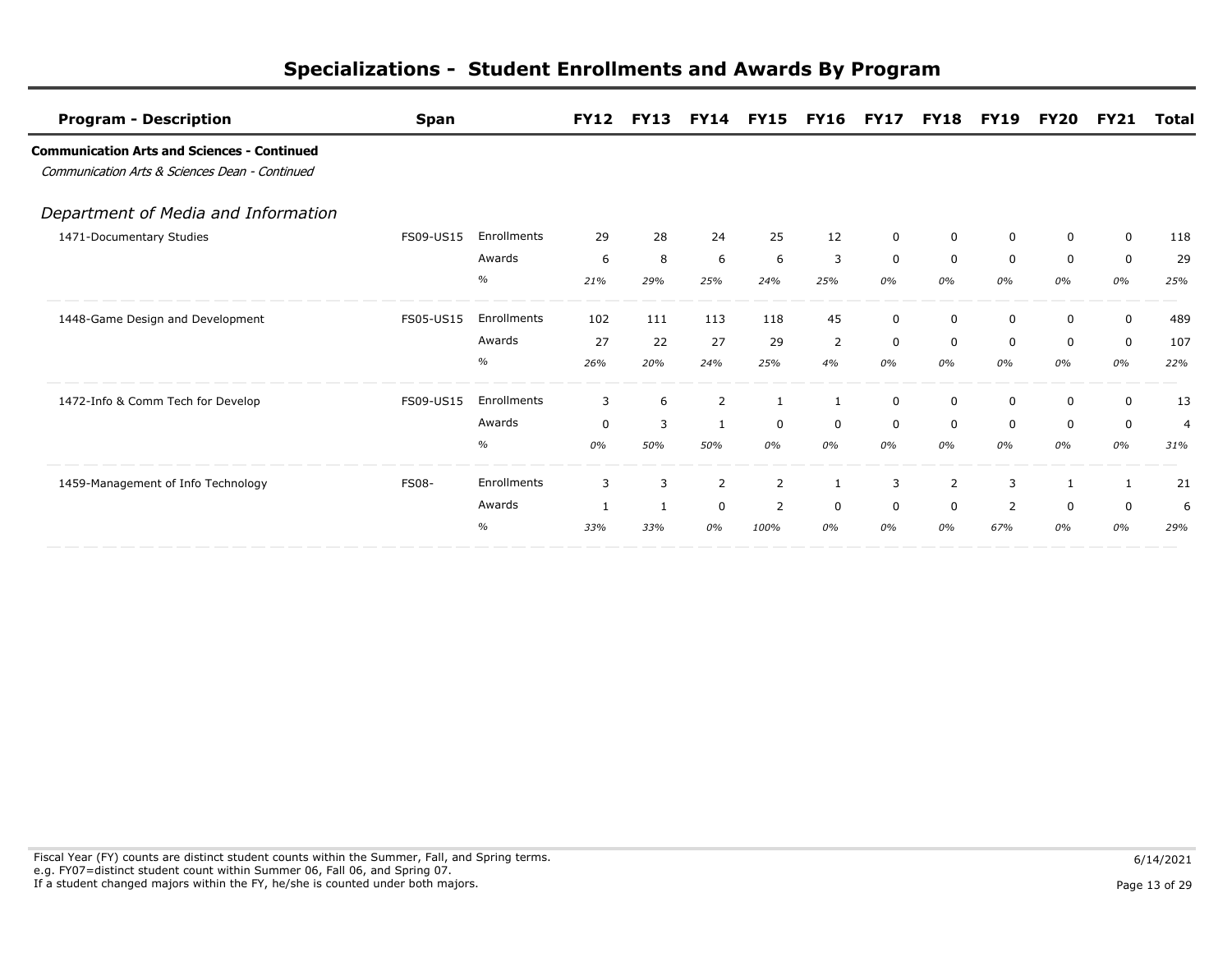| <b>Program - Description</b>                                                                          | <b>Span</b>                         | <b>FY12</b> | <b>FY13</b> |                |             | FY14 FY15 FY16 FY17 |             |                | <b>FY18 FY19</b> | <b>FY20</b>    | <b>FY21</b>    | Total        |
|-------------------------------------------------------------------------------------------------------|-------------------------------------|-------------|-------------|----------------|-------------|---------------------|-------------|----------------|------------------|----------------|----------------|--------------|
| <b>Communication Arts and Sciences - Continued</b><br>Department of Media and Information - Continued |                                     |             |             |                |             |                     |             |                |                  |                |                |              |
| <b>Totals for</b><br><b>Communication Arts and Sciences</b>                                           |                                     | <b>FY12</b> | <b>FY13</b> | <b>FY14</b>    | <b>FY15</b> | <b>FY16</b>         | <b>FY17</b> | <b>FY18</b>    | <b>FY19</b>      | FY20           | <b>FY21</b>    | <b>Total</b> |
|                                                                                                       | <b>Specialization Undergraduate</b> |             |             |                |             |                     |             |                |                  |                |                |              |
|                                                                                                       | Enrollments                         | 503         | 544         | 596            | 664         | 315                 | 23          | 5              | 0                | 0              | $\mathbf 0$    | 2,650        |
|                                                                                                       | Awards                              | 191         | 165         | 198            | 236         | 55                  | 15          | $\overline{4}$ | 0                | $\mathsf{O}$   | 0              | 864          |
|                                                                                                       | $\frac{1}{2}$                       | 38%         | 30%         | 33%            | 36%         | 17%                 | 65%         | 80%            | 0%               | 0%             | 0%             | 33%          |
|                                                                                                       | <b>Specialization Graduate</b>      |             |             |                |             |                     |             |                |                  |                |                |              |
|                                                                                                       | Enrollments                         | 3           | 3           | $\overline{2}$ | 3           | 3                   | 10          | 11             | 8                | $\overline{7}$ | $\overline{7}$ | 57           |
|                                                                                                       | Awards                              | 1           | 1           | 0              | 2           | 0                   | 4           | 6              | 2                | $\overline{2}$ | 3              | 21           |
|                                                                                                       | $\%$                                | 33%         | 33%         | 0%             | 67%         | 0%                  | 40%         | 55%            | 25%              | 29%            | 43%            | 37%          |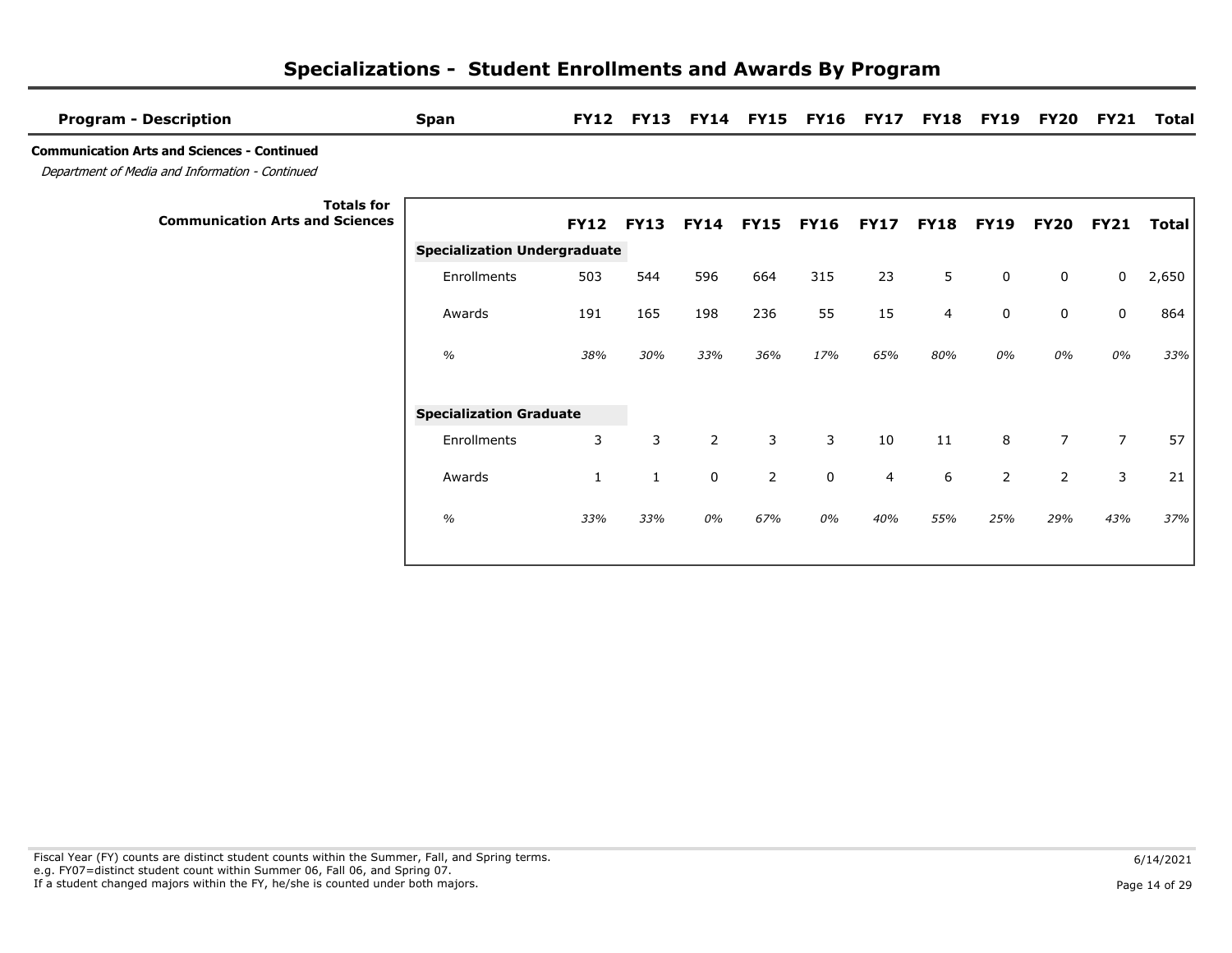| <b>Program - Description</b>       | <b>Span</b> |               | <b>FY12</b>    | <b>FY13</b> |                | <b>FY14 FY15 FY16</b> |             | <b>FY17</b>    |             | <b>FY18 FY19</b> | <b>FY20</b>    | <b>FY21</b>  | <b>Total</b> |
|------------------------------------|-------------|---------------|----------------|-------------|----------------|-----------------------|-------------|----------------|-------------|------------------|----------------|--------------|--------------|
| <b>Education</b>                   |             |               |                |             |                |                       |             |                |             |                  |                |              |              |
| <b>Education Dean</b>              |             |               |                |             |                |                       |             |                |             |                  |                |              |              |
| 6751-Economics of Education        | US12-FS16   | Enrollments   | $\mathbf 0$    | $\mathbf 0$ | $\overline{7}$ | 13                    | 9           | 6              | 3           | 2                | 2              | $\mathsf 0$  | 42           |
|                                    |             | Awards        | $\mathbf 0$    | $\mathbf 0$ | $\mathbf{1}$   | 5                     | 3           | $\overline{2}$ | $\mathbf 0$ | $\overline{2}$   | $\mathbf 0$    | $\mathbf{1}$ | 14           |
|                                    |             | $\frac{1}{2}$ | 0%             | 0%          | 14%            | 38%                   | 33%         | 33%            | 0%          | 100%             | 0%             | 0%           | 33%          |
| <b>Educational Administration</b>  |             |               |                |             |                |                       |             |                |             |                  |                |              |              |
| 6776-Economics of Education        | SS17-       | Enrollments   | $\mathbf 0$    | $\mathbf 0$ | $\mathbf 0$    | $\mathbf 0$           | $\mathbf 0$ | $\overline{2}$ | 3           | 5                | $\overline{4}$ | 4            | 18           |
|                                    |             | Awards        | $\mathbf 0$    | $\mathbf 0$ | $\mathbf 0$    | $\mathbf 0$           | $\mathbf 0$ | $\mathbf 0$    | $\mathbf 0$ | $\mathbf{1}$     | $\mathbf 0$    | 0            | 1            |
|                                    |             | $\%$          | 0%             | 0%          | 0%             | 0%                    | 0%          | 0%             | 0%          | 20%              | 0%             | 0%           | 6%           |
| Kinesiology                        |             |               |                |             |                |                       |             |                |             |                  |                |              |              |
| 2268-Coaching                      | FS95-US15   | Enrollments   | 54             | 62          | 79             | 121                   | 61          | $\mathbf 0$    | 0           | 0                | 0              | $\mathbf 0$  | 377          |
|                                    |             | Awards        | $\overline{7}$ | 11          | 10             | 23                    | 6           | 0              | $\mathbf 0$ | 0                | 0              | 0            | 57           |
|                                    |             | $\frac{o}{o}$ | 13%            | 18%         | 13%            | 19%                   | 10%         | 0%             | 0%          | 0%               | 0%             | 0%           | 15%          |
| 2269-Health Promotion              | FS95-US15   | Enrollments   | 540            | 651         | 706            | 874                   | 489         | $\mathbf 0$    | $\mathbf 0$ | $\mathbf 0$      | $\mathbf 0$    | 0            | 3,260        |
|                                    |             | Awards        | 189            | 251         | 278            | 276                   | 70          | 0              | 0           | $\Omega$         | 0              | 0            | 1,064        |
|                                    |             | $\%$          | 35%            | 39%         | 39%            | 32%                   | 14%         | 0%             | 0%          | 0%               | 0%             | 0%           | 33%          |
| <b>Teacher Education</b>           |             |               |                |             |                |                       |             |                |             |                  |                |              |              |
| 6773-K-12 English as a Second Lang | US16-       | Enrollments   | $\mathbf 0$    | $\mathbf 0$ | $\mathbf 0$    | $\mathbf 0$           | $\mathbf 0$ | $\mathbf 0$    | $\mathbf 0$ | $\mathbf 0$      | 1              | $\mathbf 0$  | $\mathbf{1}$ |
|                                    |             | Awards        | $\mathbf 0$    | $\mathbf 0$ | $\mathbf 0$    | $\mathbf 0$           | $\mathbf 0$ | $\mathbf 0$    | $\mathbf 0$ | $\mathbf 0$      | $\mathbf{1}$   | $\mathsf 0$  | 1            |
|                                    |             | $\%$          | 0%             | 0%          | 0%             | 0%                    | 0%          | 0%             | 0%          | 0%               | 100%           | 0%           | 100%         |

Fiscal Year (FY) counts are distinct student counts within the Summer, Fall, and Spring terms.  $6/14/2021$  e.g. FY07=distinct student count within Summer 06, Fall 06, and Spring 07. If a student changed majors within the FY, he/she is counted under both majors. Page 15 of 29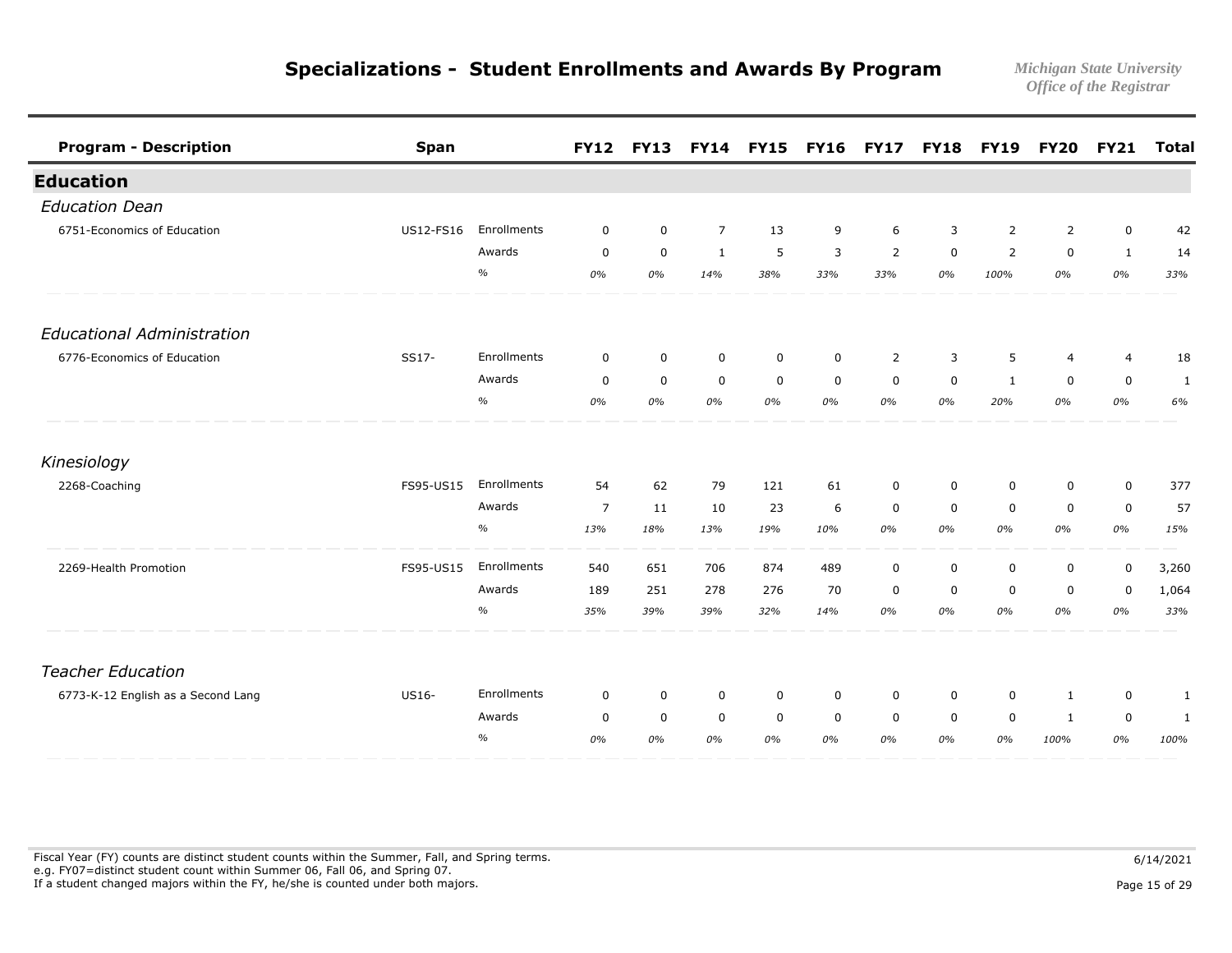| <b>Program - Description</b>       | Span         |             | <b>FY12</b> | <b>FY13</b> | <b>FY14</b> |     | <b>FY15 FY16 FY17</b> |     |     | <b>FY18 FY19</b> | FY20 | <b>FY21</b>    | Total |
|------------------------------------|--------------|-------------|-------------|-------------|-------------|-----|-----------------------|-----|-----|------------------|------|----------------|-------|
| <b>Education - Continued</b>       |              |             |             |             |             |     |                       |     |     |                  |      |                |       |
| Teacher Education - Continued      |              |             |             |             |             |     |                       |     |     |                  |      |                |       |
| 6740-Language & Literacy Education | <b>FS10-</b> | Enrollments | 6           | 14          | 23          | 31  | 35                    | 32  | 31  | 23               | 17   | 12             | 224   |
|                                    |              | Awards      |             |             | 6           |     | $\overline{a}$        | 4   |     | 5                | 3    |                | 39    |
|                                    |              | $\%$        | 50%         | 7%          | 26%         | 3%  | 11%                   | 13% | 23% | 22%              | 18%  | 42%            | 17%   |
| 6745-Literacy & Language Instruct  | $US11-$      | Enrollments |             | 24          | 33          | 37  | 46                    | 69  | 61  | 42               | 16   | 9              | 342   |
|                                    |              | Awards      | 4           | 13          | 20          | 15  | 21                    | 23  | 26  | 19               | 4    | $\overline{4}$ | 149   |
|                                    |              | $\%$        | 80%         | 54%         | 61%         | 41% | 46%                   | 33% | 43% | 45%              | 25%  | 44%            | 44%   |

| <b>Totals for</b> |                                     |                |             |             |             |             |             |             |             |             |             |       |
|-------------------|-------------------------------------|----------------|-------------|-------------|-------------|-------------|-------------|-------------|-------------|-------------|-------------|-------|
| <b>Education</b>  |                                     | <b>FY12</b>    | <b>FY13</b> | <b>FY14</b> | <b>FY15</b> | <b>FY16</b> | <b>FY17</b> | <b>FY18</b> | <b>FY19</b> | <b>FY20</b> | <b>FY21</b> | Total |
|                   | <b>Specialization Undergraduate</b> |                |             |             |             |             |             |             |             |             |             |       |
|                   | Enrollments                         | 594            | 713         | 785         | 995         | 550         | $\mathbf 0$ | $\mathbf 0$ | 0           | 0           | $\mathbf 0$ | 3,637 |
|                   | Awards                              | 196            | 262         | 288         | 299         | 76          | $\pmb{0}$   | $\pmb{0}$   | $\pmb{0}$   | 0           | 0           | 1,121 |
|                   | $\frac{1}{2}$                       | 33%            | 37%         | 37%         | 30%         | 14%         | 0%          | 0%          | 0%          | 0%          | 0%          | 31%   |
|                   | <b>Specialization Graduate</b>      |                |             |             |             |             |             |             |             |             |             |       |
|                   | Enrollments                         | 11             | 38          | 63          | 81          | 90          | 109         | 98          | 72          | 40          | 25          | 627   |
|                   | Awards                              | $\overline{7}$ | 14          | 27          | 21          | 28          | 29          | 33          | 27          | 8           | 10          | 204   |
|                   | $\frac{1}{2}$                       | 64%            | 37%         | 43%         | 26%         | 31%         | 27%         | 34%         | 38%         | 20%         | 40%         | 33%   |
|                   |                                     |                |             |             |             |             |             |             |             |             |             |       |

Fiscal Year (FY) counts are distinct student counts within the Summer, Fall, and Spring terms.  $6/14/2021$  e.g. FY07=distinct student count within Summer 06, Fall 06, and Spring 07. If a student changed majors within the FY, he/she is counted under both majors. Page 16 of 29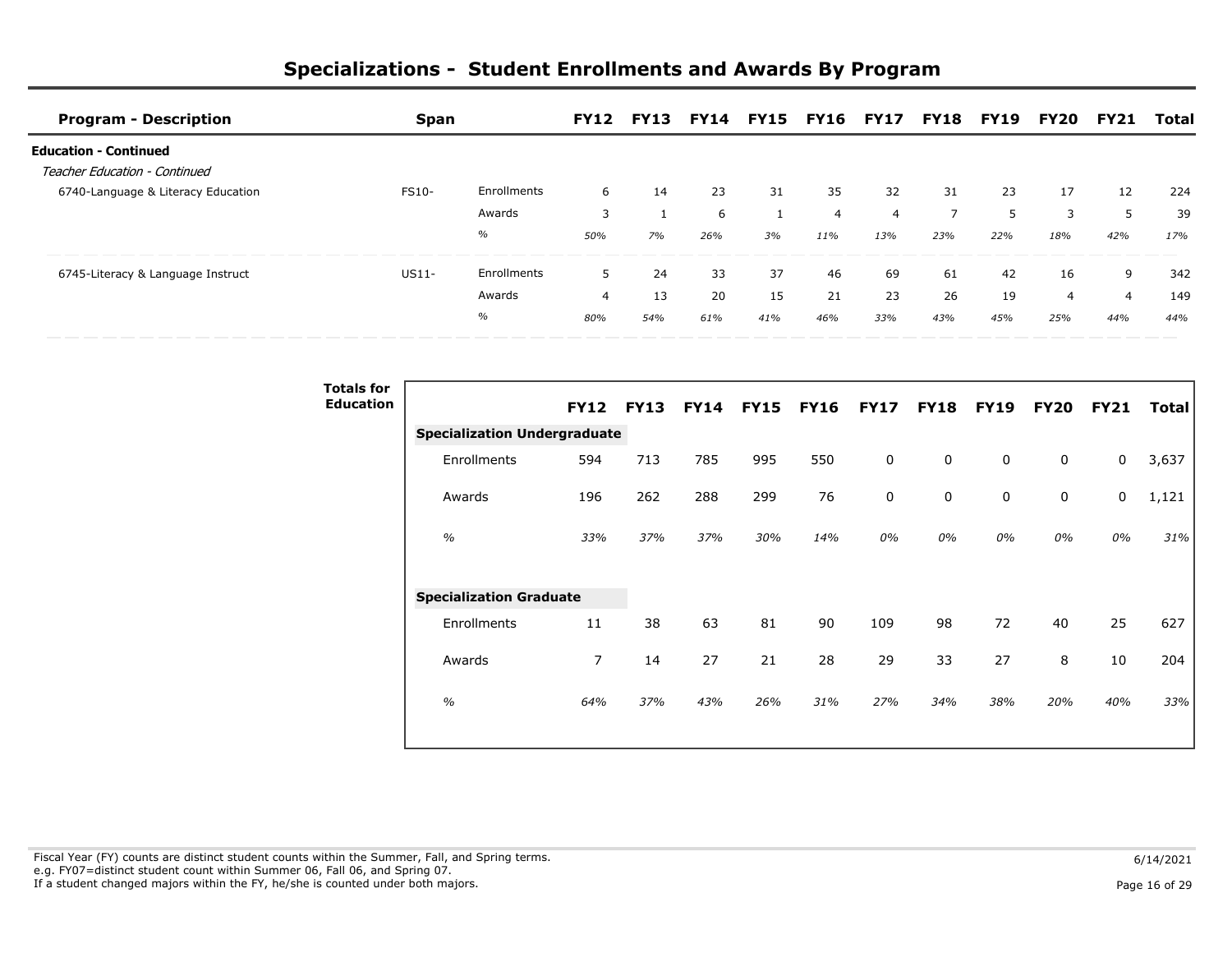| <b>Program - Description</b>         | <b>Span</b> |             | <b>FY12</b>    | <b>FY13</b> |             |     | <b>FY14 FY15 FY16 FY17</b> |             |          | <b>FY18 FY19</b> | FY20        | FY21        | Total |
|--------------------------------------|-------------|-------------|----------------|-------------|-------------|-----|----------------------------|-------------|----------|------------------|-------------|-------------|-------|
| <b>Human Medicine</b>                |             |             |                |             |             |     |                            |             |          |                  |             |             |       |
| Epidemiology and Biostatistics       |             |             |                |             |             |     |                            |             |          |                  |             |             |       |
| 2835-Global Public Hlth & Epidemiol  | FS07-US15   | Enrollments | 40             | 48          | 60          | 73  | 28                         | $\mathbf 0$ | 0        | $\mathbf 0$      | 0           | $\mathbf 0$ | 249   |
|                                      |             | Awards      | $\overline{7}$ | 12          | 18          | 13  | 1                          | 0           | $\Omega$ | $\Omega$         | 0           | $\mathbf 0$ | 51    |
|                                      |             | $\%$        | 18%            | 25%         | 30%         | 18% | 4%                         | 0%          | 0%       | 0%               | 0%          | 0%          | 20%   |
| Human Medicine Dean                  |             |             |                |             |             |     |                            |             |          |                  |             |             |       |
| 2833-Bioethics, Humanities & Society | FS03-US15   | Enrollments | 485            | 426         | 387         | 334 | 150                        | $\mathbf 0$ | 0        | 0                | 0           | 0           | 1,782 |
|                                      |             | Awards      | 158            | 161         | 162         | 132 | 15                         | $\mathbf 0$ | $\Omega$ | $\Omega$         | $\mathbf 0$ | $\mathbf 0$ | 628   |
|                                      |             | $\%$        | 33%            | 38%         | 42%         | 40% | 10%                        | 0%          | 0%       | 0%               | 0%          | 0%          | 35%   |
| 2838-Public Health                   | FS08-FS10   | Enrollments | 1              | 0           | 0           | 0   | 0                          | 0           | 0        | 0                | 0           | 0           |       |
|                                      |             | Awards      |                | $\mathbf 0$ | $\mathbf 0$ | 0   | 0                          | 0           | $\Omega$ | $\Omega$         | 0           | $\mathbf 0$ |       |
|                                      |             | $\%$        | 100%           | 0%          | 0%          | 0%  | 0%                         | 0%          | 0%       | 0%               | 0%          | 0%          | 100%  |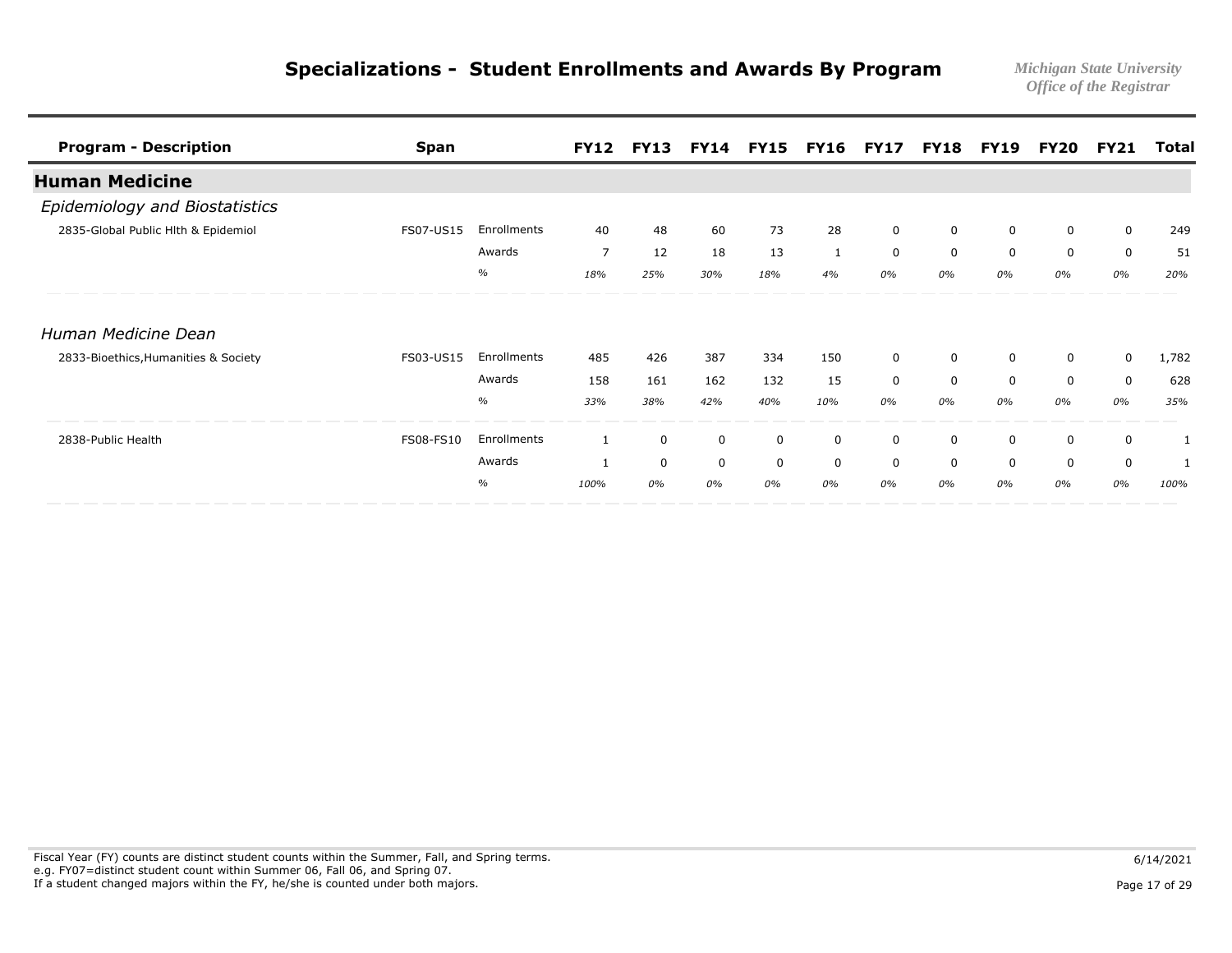| <b>Program - Description</b>                                         | <b>Span</b>                         | <b>FY12</b>  | <b>FY13</b> |     |                | <b>FY14 FY15 FY16 FY17</b> |             |             | <b>FY18 FY19</b> | <b>FY20</b> | <b>FY21</b> | Total |
|----------------------------------------------------------------------|-------------------------------------|--------------|-------------|-----|----------------|----------------------------|-------------|-------------|------------------|-------------|-------------|-------|
| <b>Human Medicine - Continued</b><br>Human Medicine Dean - Continued |                                     |              |             |     |                |                            |             |             |                  |             |             |       |
| <b>Human Medicine</b>                                                | <b>Totals for</b>                   | <b>FY12</b>  | <b>FY13</b> |     | FY14 FY15 FY16 |                            | <b>FY17</b> | <b>FY18</b> | <b>FY19</b>      | <b>FY20</b> | <b>FY21</b> | Total |
|                                                                      | <b>Specialization Undergraduate</b> |              |             |     |                |                            |             |             |                  |             |             |       |
|                                                                      | Enrollments                         | 525          | 474         | 447 | 407            | 178                        | $\mathbf 0$ | $\mathbf 0$ | 0                | 0           | 0           | 2,031 |
|                                                                      | Awards                              | 165          | 173         | 180 | 145            | 16                         | 0           | $\mathbf 0$ | 0                | 0           | 0           | 679   |
|                                                                      | $\%$                                | 31%          | 36%         | 40% | 36%            | 9%                         | 0%          | 0%          | 0%               | 0%          | 0%          | 33%   |
|                                                                      | <b>Specialization Graduate</b>      |              |             |     |                |                            |             |             |                  |             |             |       |
|                                                                      | Enrollments                         | $\mathbf{1}$ | 0           | 0   | $\mathbf 0$    | $\mathbf 0$                | $\mathbf 0$ | $\Omega$    | $\mathbf 0$      | $\mathbf 0$ | 0           |       |
|                                                                      | Awards                              | $\mathbf{1}$ | 0           | 0   | 0              | $\mathbf 0$                | 0           | $\mathbf 0$ | 0                | $\mathbf 0$ | 0           |       |
|                                                                      | $\%$                                | 100%         | 0%          | 0%  | 0%             | 0%                         | 0%          | 0%          | 0%               | 0%          | 0%          | 100%  |

## Fiscal Year (FY) counts are distinct student counts within the Summer, Fall, and Spring terms.  $6/14/2021$  e.g. FY07=distinct student count within Summer 06, Fall 06, and Spring 07. If a student changed majors within the FY, he/she is counted under both majors. Page 18 of 29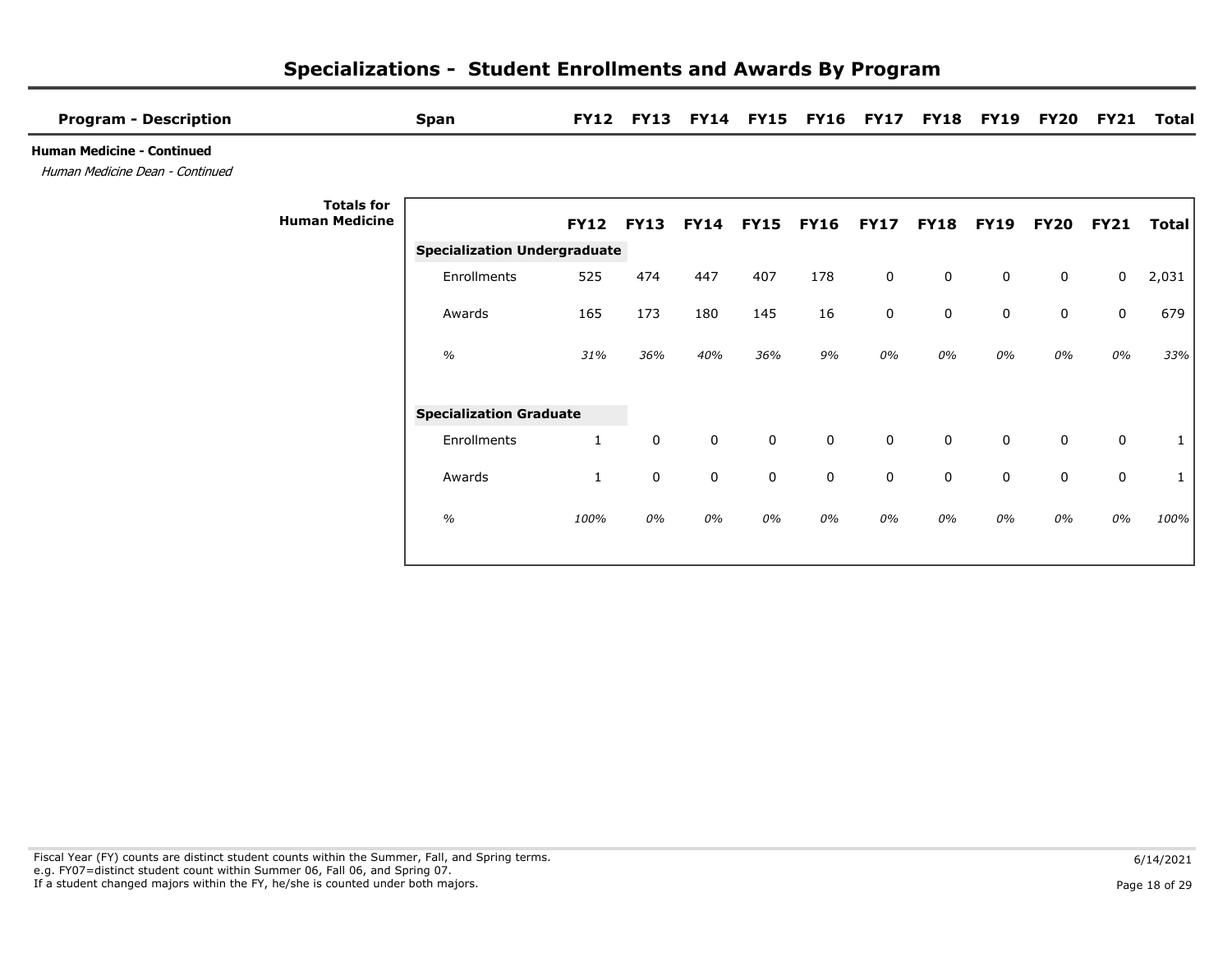| <b>Program - Description</b>        | <b>Span</b>      |               | <b>FY12</b> | <b>FY13</b> | <b>FY14</b> | <b>FY15</b> | <b>FY16</b>    | <b>FY17</b> | <b>FY18</b> | <b>FY19</b> | <b>FY20</b> | <b>FY21</b>  | <b>Total</b> |
|-------------------------------------|------------------|---------------|-------------|-------------|-------------|-------------|----------------|-------------|-------------|-------------|-------------|--------------|--------------|
| <b>James Madison College</b>        |                  |               |             |             |             |             |                |             |             |             |             |              |              |
| James Madison College Dean          |                  |               |             |             |             |             |                |             |             |             |             |              |              |
| 3199-Muslim Studies                 | SS04-US15        | Enrollments   | 75          | 75          | 61          | 60          | 40             | $\mathbf 0$ | 0           | 0           | 0           | $\mathsf{O}$ | 311          |
|                                     |                  | Awards        | 15          | 13          | 18          | 14          | $\overline{4}$ | $\mathbf 0$ | $\Omega$    | $\Omega$    | $\mathbf 0$ | $\mathbf 0$  | 64           |
|                                     |                  | $\%$          | 20%         | 17%         | 30%         | 23%         | 10%            | 0%          | 0%          | 0%          | 0%          | 0%           | 21%          |
| 3197-Political Economy              | <b>US02-US15</b> | Enrollments   | 109         | 135         | 122         | 132         | 74             | $\mathbf 0$ | $\Omega$    | 0           | 0           | 0            | 572          |
|                                     |                  | Awards        | 24          | 15          | 21          | 19          | $\overline{4}$ | 0           | 0           | $\mathbf 0$ | $\mathbf 0$ | $\mathbf 0$  | 83           |
|                                     |                  | $\frac{1}{2}$ | 22%         | 11%         | 17%         | 14%         | 5%             | 0%          | 0%          | 0%          | 0%          | 0%           | 15%          |
| 3198-Sci, Tech, Envir & Public Plcy | SS04-US15        | Enrollments   | 129         | 149         | 128         | 126         | 53             | $\mathbf 0$ | $\Omega$    | $\Omega$    | 0           | $\mathbf 0$  | 585          |
|                                     |                  | Awards        | 28          | 23          | 22          | 28          | 5              | $\mathbf 0$ | $\Omega$    | $\Omega$    | 0           | $\mathbf 0$  | 106          |
|                                     |                  | $\%$          | 22%         | 15%         | 17%         | 22%         | 9%             | 0%          | 0%          | 0%          | 0%          | 0%           | 18%          |
| 3181-Western European Studies       | FQ79-US15        | Enrollments   | 52          | 54          | 40          | 33          | 12             | 0           | $\Omega$    | 0           | 0           | $\mathbf 0$  | 191          |
|                                     |                  | Awards        | 9           | 8           | 5           | 10          | $\mathbf 0$    | $\mathbf 0$ | $\mathbf 0$ | $\Omega$    | $\mathbf 0$ | $\mathbf 0$  | 32           |
|                                     |                  | $\%$          | 17%         | 15%         | 13%         | 30%         | 0%             | 0%          | 0%          | 0%          | 0%          | 0%           | 17%          |

| <b>Totals for</b><br><b>James Madison College</b> |                                     | <b>FY12</b> | <b>FY13</b> | <b>FY14</b> | <b>FY15</b> | <b>FY16</b> | <b>FY17</b> | <b>FY18 FY19</b> |    | <b>FY20</b> | <b>FY21</b> | <b>Total</b> |
|---------------------------------------------------|-------------------------------------|-------------|-------------|-------------|-------------|-------------|-------------|------------------|----|-------------|-------------|--------------|
|                                                   | <b>Specialization Undergraduate</b> |             |             |             |             |             |             |                  |    |             |             |              |
|                                                   | Enrollments                         | 365         | 413         | 351         | 351         | 179         | 0           | 0                | 0  | 0           | 0           | 1,659        |
|                                                   | Awards                              | 76          | 59          | 66          | 71          | 13          | 0           | 0                | 0  | 0           | 0           | 285          |
|                                                   | $\%$                                | 21%         | 14%         | 19%         | 20%         | 7%          | 0%          | 0%               | 0% | 0%          | 0%          | 17%          |
|                                                   |                                     |             |             |             |             |             |             |                  |    |             |             |              |

Fiscal Year (FY) counts are distinct student counts within the Summer, Fall, and Spring terms.  $6/14/2021$  e.g. FY07=distinct student count within Summer 06, Fall 06, and Spring 07. If a student changed majors within the FY, he/she is counted under both majors. Page 19 of 29 page 19 of 29 page 19 of 29 page 19 of 29 page 19 of 29 page 19 of 29 page 19 of 29 page 19 of 29 page 19 of 29 page 19 of 29 pa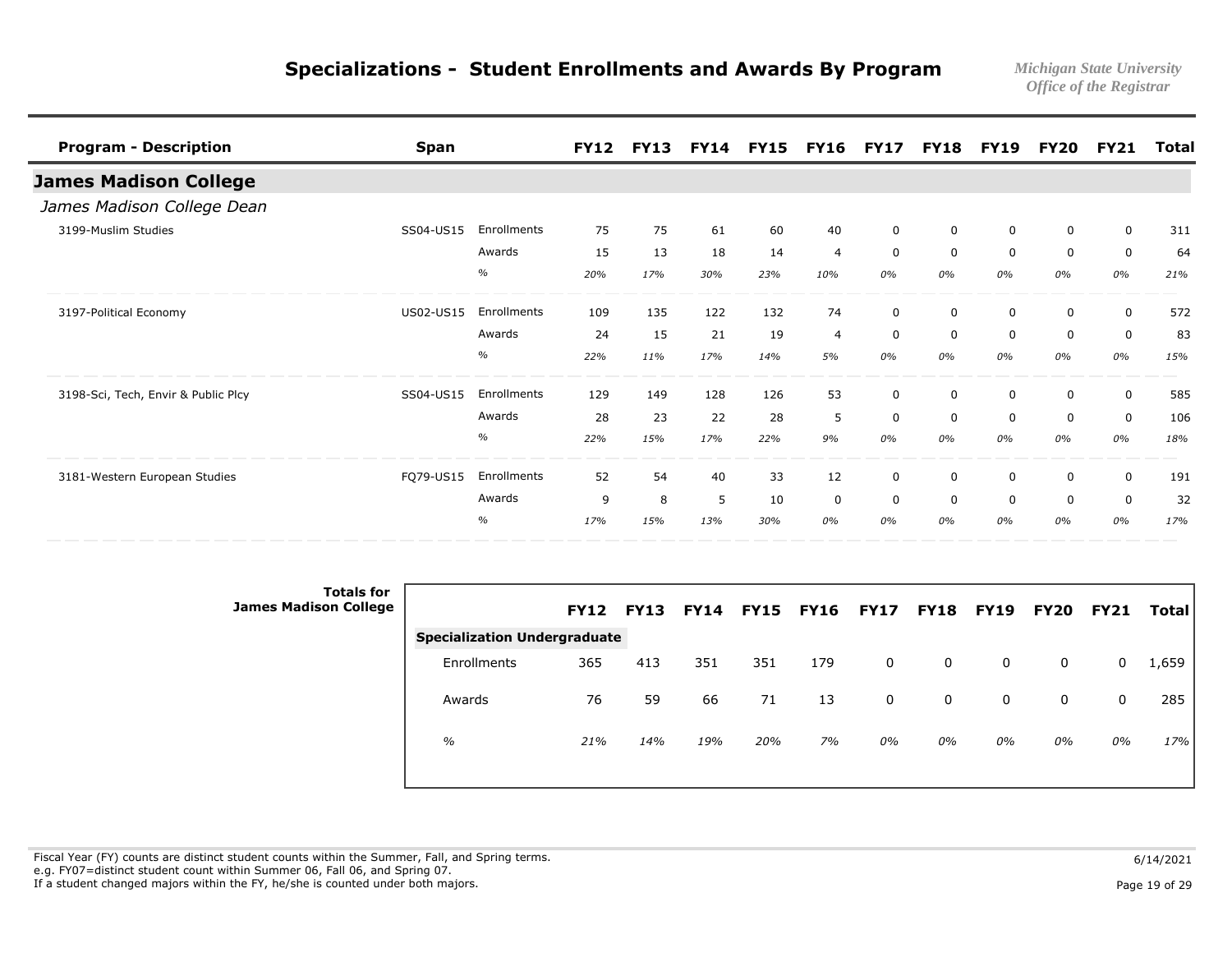| <b>Program - Description</b> |                            | <b>Span</b>                         |                                                   |  |  |  |  | FY12 FY13 FY14 FY15 FY16 FY17 FY18 FY19 FY20 FY21 Total |       |
|------------------------------|----------------------------|-------------------------------------|---------------------------------------------------|--|--|--|--|---------------------------------------------------------|-------|
| <b>Music</b>                 |                            |                                     |                                                   |  |  |  |  |                                                         |       |
| <b>Music</b>                 |                            |                                     |                                                   |  |  |  |  |                                                         |       |
| 7340-Piano Pedagogy          |                            | Enrollments<br>FS08-US15            |                                                   |  |  |  |  |                                                         |       |
|                              | <b>Totals for</b><br>Music |                                     | FY12 FY13 FY14 FY15 FY16 FY17 FY18 FY19 FY20 FY21 |  |  |  |  |                                                         | Total |
|                              |                            | <b>Specialization Undergraduate</b> |                                                   |  |  |  |  |                                                         |       |
|                              |                            | Enrollments                         |                                                   |  |  |  |  |                                                         |       |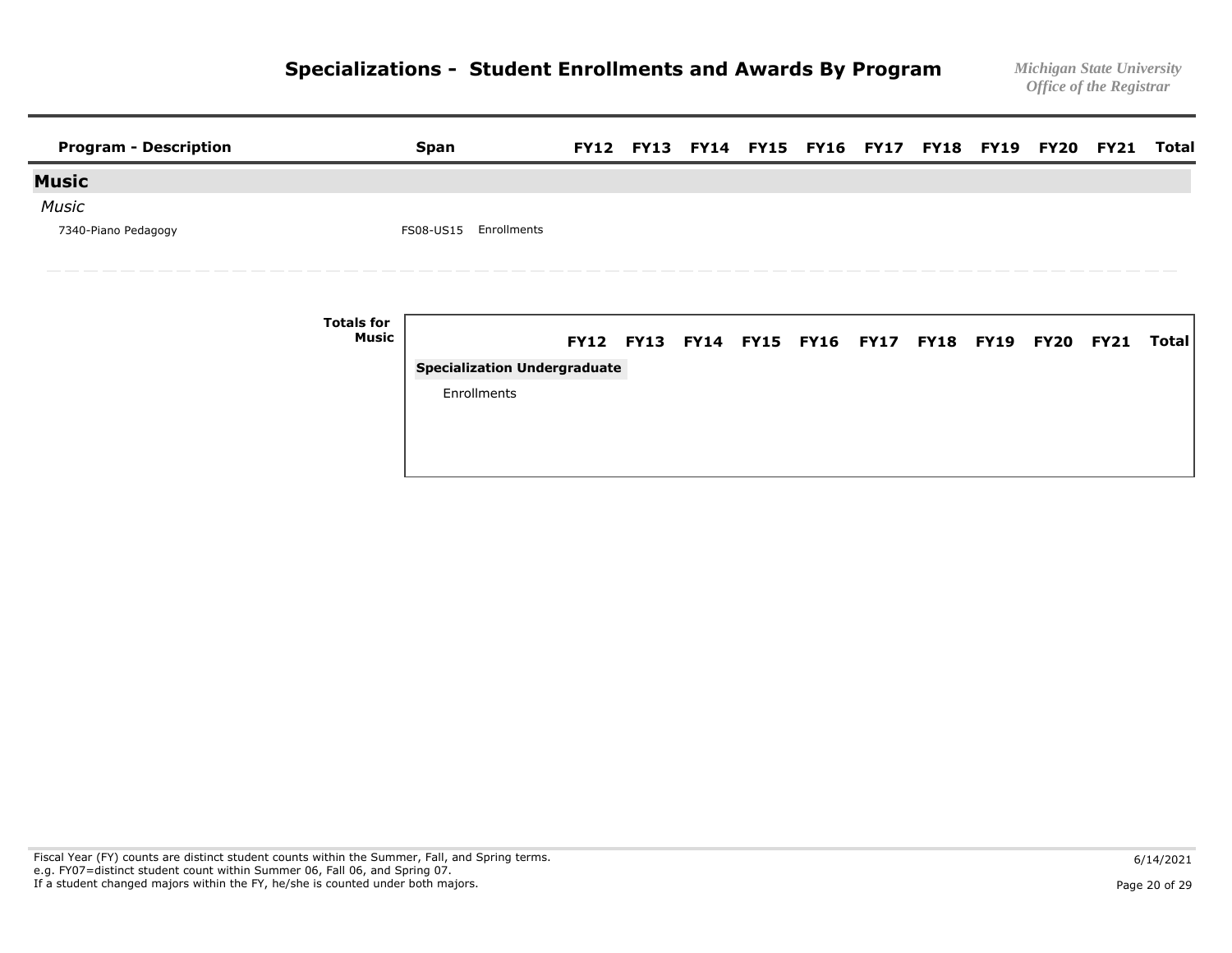| <b>Program - Description</b>         | <b>Span</b> |             | <b>FY12</b>    | <b>FY13</b> |     | <b>FY14 FY15 FY16 FY17</b> |             |             | <b>FY18</b> | <b>FY19</b>    | FY20        | <b>FY21</b>    | Total |
|--------------------------------------|-------------|-------------|----------------|-------------|-----|----------------------------|-------------|-------------|-------------|----------------|-------------|----------------|-------|
| <b>Natural Science</b>               |             |             |                |             |     |                            |             |             |             |                |             |                |       |
| <b>Mathematics</b>                   |             |             |                |             |     |                            |             |             |             |                |             |                |       |
| 7039-Actuarial Science               | FS03-US15   | Enrollments | 143            | 111         | 78  | 70                         | 27          | $\mathbf 0$ | 0           | 0              | 0           | $\mathsf{O}$   | 429   |
|                                      |             | Awards      | 16             | 23          | 11  | 13                         | $\mathbf 0$ | $\mathbf 0$ | $\Omega$    | $\Omega$       | $\mathbf 0$ | $\mathbf 0$    | 63    |
|                                      |             | $\%$        | 11%            | 21%         | 14% | 19%                        | 0%          | 0%          | 0%          | 0%             | 0%          | 0%             | 15%   |
| Natural Science Dean                 |             |             |                |             |     |                            |             |             |             |                |             |                |       |
| 3995-Ecol, Evolutionary Bio&Behavior | US98-US21   | Enrollments | 20             | 17          | 20  | 22                         | 16          | 16          | 17          | 10             | 6           | $\overline{4}$ | 148   |
|                                      |             | Awards      | $\overline{7}$ | 6           | 3   | 8                          | 6           | 3           | 5           | $\overline{4}$ | 3           | 2              | 47    |
|                                      |             | $\%$        | 35%            | 35%         | 15% | 36%                        | 38%         | 19%         | 29%         | 40%            | 50%         | 50%            | 32%   |
| 3933-Environmental Studies           | FS95-US15   | Enrollments | 292            | 292         | 356 | 439                        | 211         | 0           | 0           | 0              | 0           | $\mathbf 0$    | 1,590 |
|                                      |             | Awards      | 56             | 30          | 36  | 42                         | 3           | $\mathbf 0$ | $\Omega$    | $\Omega$       | $\mathbf 0$ | $\mathbf 0$    | 167   |
|                                      |             | $\%$        | 19%            | 10%         | 10% | 10%                        | $1\%$       | 0%          | 0%          | 0%             | 0%          | 0%             | 11%   |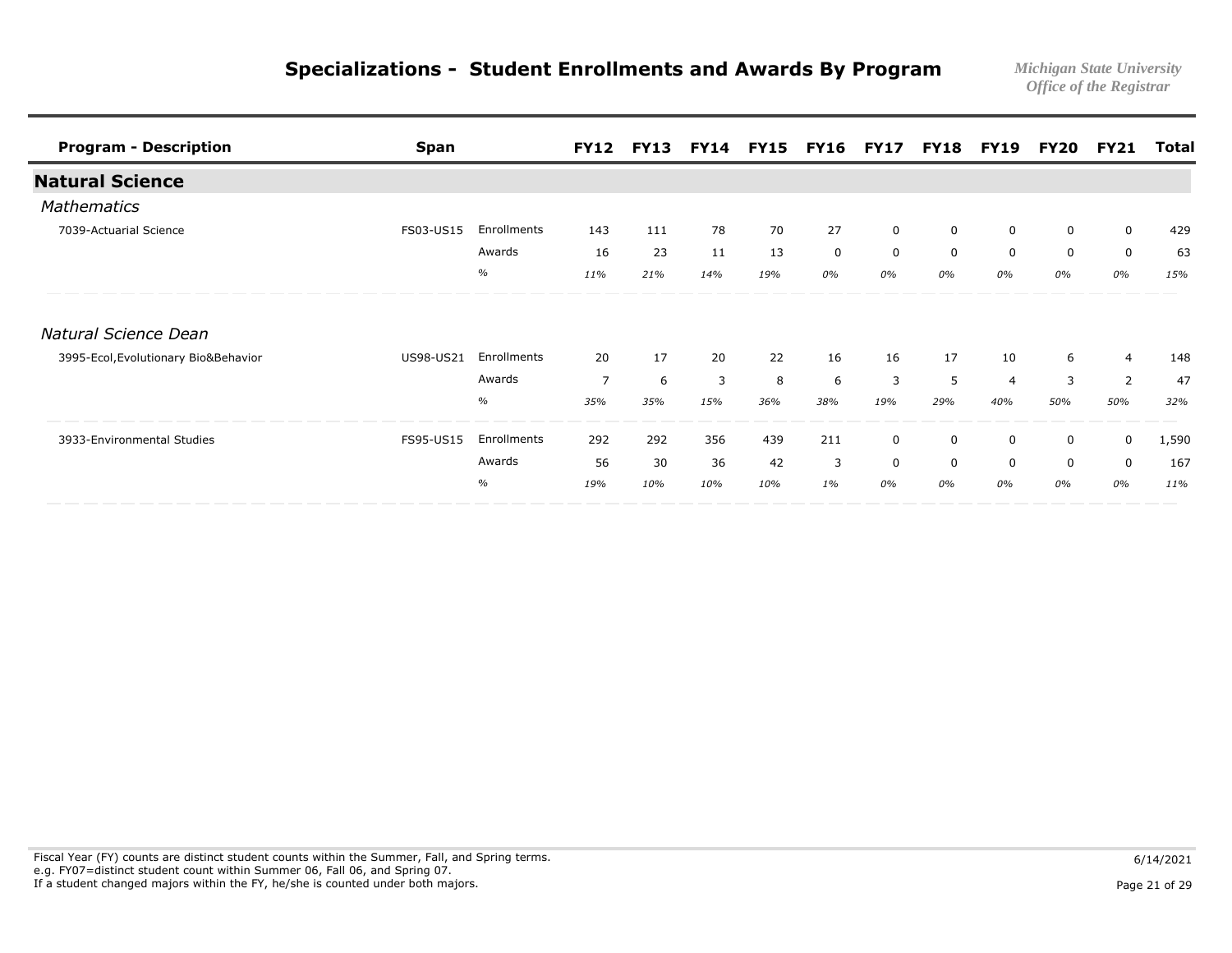| <b>Program - Description</b>                                           |                                             | <b>Span</b>                         | <b>FY12</b>    | <b>FY13</b> |     |                | <b>FY14 FY15 FY16 FY17</b> |             | <b>FY18</b> | <b>FY19</b> | <b>FY20</b>  | <b>FY21</b>    | Total |
|------------------------------------------------------------------------|---------------------------------------------|-------------------------------------|----------------|-------------|-----|----------------|----------------------------|-------------|-------------|-------------|--------------|----------------|-------|
| <b>Natural Science - Continued</b><br>Natural Science Dean - Continued |                                             |                                     |                |             |     |                |                            |             |             |             |              |                |       |
|                                                                        | <b>Totals for</b><br><b>Natural Science</b> |                                     | <b>FY12</b>    | <b>FY13</b> |     | FY14 FY15 FY16 |                            | <b>FY17</b> | <b>FY18</b> | <b>FY19</b> | <b>FY20</b>  | <b>FY21</b>    | Total |
|                                                                        |                                             | <b>Specialization Undergraduate</b> |                |             |     |                |                            |             |             |             |              |                |       |
|                                                                        |                                             | Enrollments                         | 435            | 403         | 434 | 509            | 238                        | $\mathbf 0$ | $\mathbf 0$ | $\mathbf 0$ | $\mathsf{O}$ | $\mathbf 0$    | 2,019 |
|                                                                        |                                             | Awards                              | 72             | 53          | 47  | 55             | 3                          | $\mathbf 0$ | $\mathbf 0$ | $\mathbf 0$ | $\mathbf 0$  | $\mathbf 0$    | 230   |
|                                                                        |                                             | $\%$                                | 17%            | 13%         | 11% | 11%            | $1\%$                      | 0%          | 0%          | 0%          | 0%           | 0%             | 11%   |
|                                                                        |                                             | <b>Specialization Graduate</b>      |                |             |     |                |                            |             |             |             |              |                |       |
|                                                                        |                                             | Enrollments                         | 20             | 17          | 20  | 22             | 16                         | 16          | 17          | 10          | 6            | 4              | 148   |
|                                                                        |                                             | Awards                              | $\overline{7}$ | 6           | 3   | 8              | 6                          | 3           | 5           | 4           | 3            | $\overline{2}$ | 47    |
|                                                                        |                                             | $\%$                                | 35%            | 35%         | 15% | 36%            | 38%                        | 19%         | 29%         | 40%         | 50%          | 50%            | 32%   |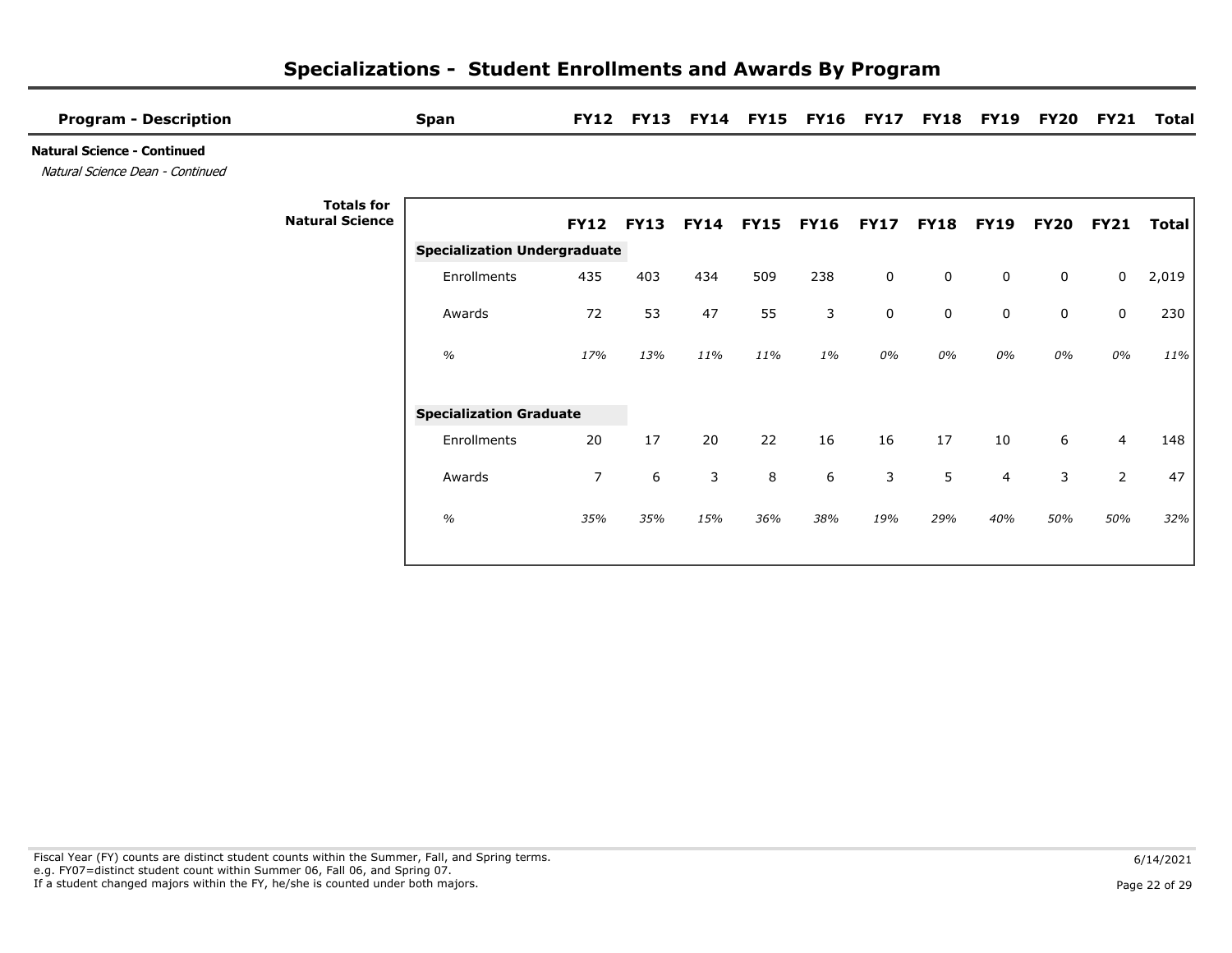| <b>Program - Description</b>        | <b>Span</b> |             | <b>FY12</b>  |                | <b>FY13 FY14 FY15</b> |                | <b>FY16 FY17</b> |                |                | <b>FY18 FY19</b> |              | <b>FY20 FY21</b> | Total |
|-------------------------------------|-------------|-------------|--------------|----------------|-----------------------|----------------|------------------|----------------|----------------|------------------|--------------|------------------|-------|
| <b>Social Science</b>               |             |             |              |                |                       |                |                  |                |                |                  |              |                  |       |
| Criminal Justice                    |             |             |              |                |                       |                |                  |                |                |                  |              |                  |       |
| 7679-Forensic Science               | FS09-       | Enrollments | $\mathbf 0$  | $\mathbf 0$    | $\mathbf{1}$          | 1              | 1                | $\mathbf 0$    | $\mathbf 0$    | 0                | 0            | 0                | 3     |
| 7600-Judicial Administration        | FS03-       | Enrollments | 8            | $\overline{3}$ | 6                     | 5              | $\overline{4}$   | $\overline{2}$ | $\overline{4}$ | 3                | 2            | $\mathbf{1}$     | 38    |
|                                     |             | Awards      | 5            | $\mathbf 0$    | $\mathbf{1}$          | 1              | 1                | 1              | $\mathbf 0$    | 1                | $\mathbf 0$  | 0                | 10    |
|                                     |             | $\%$        | 63%          | 0%             | 17%                   | 20%            | 25%              | 50%            | 0%             | 33%              | 0%           | 0%               | 26%   |
| 4688-Security Management            | FS95-US15   | Enrollments | 89           | 99             | 90                    | 74             | 27               | $\mathbf 0$    | $\mathbf 0$    | $\mathbf 0$      | $\mathbf{1}$ | $\mathbf 0$      | 380   |
|                                     |             | Awards      | 25           | 16             | 17                    | 23             | $\mathbf{1}$     | 0              | $\mathbf 0$    | 0                | 0            | 0                | 82    |
|                                     |             | $\%$        | 28%          | 16%            | 19%                   | 31%            | 4%               | 0%             | 0%             | 0%               | 0%           | 0%               | 22%   |
| 4689-Security Management            | FS95-       | Enrollments | 5            | 5              | 4                     | $\overline{2}$ | 2                | $\overline{4}$ | 4              | 1                | 1            | $\overline{2}$   | 30    |
|                                     |             | Awards      | $\mathbf{1}$ | $\overline{2}$ | $\overline{2}$        | 1              | 0                | 1              | 1              | 0                | 0            | 0                | 8     |
|                                     |             | $\%$        | 20%          | 40%            | 50%                   | 50%            | 0%               | 25%            | 25%            | 0%               | 0%           | 0%               | 27%   |
| Geo, Environ, and Spatial Sciences  |             |             |              |                |                       |                |                  |                |                |                  |              |                  |       |
| 4666-Spatial Information Processing | US95-SS14   | Enrollments |              |                |                       |                |                  |                |                |                  |              |                  |       |
| <b>History</b>                      |             |             |              |                |                       |                |                  |                |                |                  |              |                  |       |
| 7608-African American Hst & Culture | US05-FS13   | Enrollments | $\mathbf{1}$ | $\mathbf{1}$   | $\mathbf 0$           | 0              | $\mathbf 0$      | $\mathbf 0$    | $\Omega$       | $\Omega$         | 0            | 0                | 2     |
|                                     |             |             |              |                |                       |                |                  |                |                |                  |              |                  |       |

Fiscal Year (FY) counts are distinct student counts within the Summer, Fall, and Spring terms.  $6/14/2021$  e.g. FY07=distinct student count within Summer 06, Fall 06, and Spring 07. If a student changed majors within the FY, he/she is counted under both majors. Page 23 of 29 page 23 of 29 page 23 of 29 page 23 of 29 page 23 of 29 page 23 of 29 page 23 of 29 page 23 of 29 page 23 of 29 page 23 of 29 pa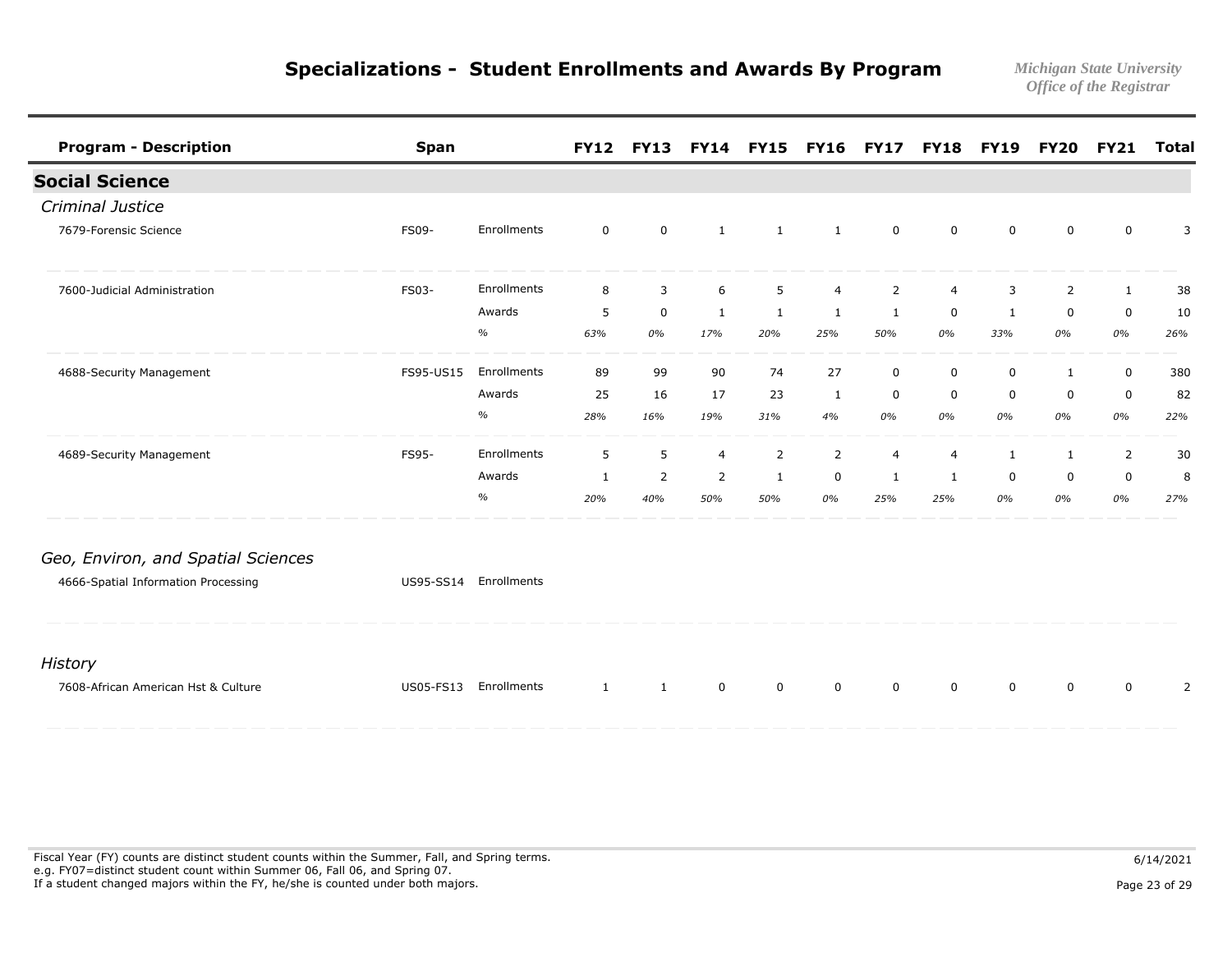| <b>Program - Description</b>        | <b>Span</b> |             |                | <b>FY12 FY13</b> |                | <b>FY14 FY15</b> | <b>FY16 FY17</b> |             | <b>FY18</b> | <b>FY19</b>  | <b>FY20</b>    | <b>FY21</b>    | Total          |
|-------------------------------------|-------------|-------------|----------------|------------------|----------------|------------------|------------------|-------------|-------------|--------------|----------------|----------------|----------------|
| <b>Social Science - Continued</b>   |             |             |                |                  |                |                  |                  |             |             |              |                |                |                |
| Social Science Dean                 |             |             |                |                  |                |                  |                  |             |             |              |                |                |                |
| 4452-African Studies                | FQ89-US15   | Enrollments | 18             | 10               | $\overline{7}$ | 14               | 3                | 0           | 0           | 0            | 0              | $\mathbf 0$    | 52             |
|                                     |             | Awards      | 10             | $\overline{4}$   | $\overline{4}$ | 9                | 2                | $\mathbf 0$ | $\mathbf 0$ | $\mathbf 0$  | $\mathbf 0$    | $\mathbf 0$    | 29             |
|                                     |             | $\%$        | 56%            | 40%              | 57%            | 64%              | 67%              | 0%          | 0%          | $0\%$        | $0\%$          | 0%             | 56%            |
| 4694-Applied Developmental Science  | SS97-FS10   | Enrollments | $\mathbf{1}$   | $\mathbf{1}$     | $\mathbf 0$    | $\mathbf 0$      | $\mathsf 0$      | $\mathbf 0$ | $\mathbf 0$ | 0            | $\mathbf 0$    | $\mathbf 0$    | $\overline{2}$ |
|                                     |             | Awards      | 0              | $\mathbf{1}$     | $\mathbf 0$    | 0                | $\mathbf 0$      | 0           | $\mathbf 0$ | 0            | $\mathbf 0$    | 0              | 1              |
|                                     |             | $\%$        | 0%             | 100%             | 0%             | 0%               | 0%               | 0%          | 0%          | 0%           | 0%             | 0%             | 50%            |
| 7601-Asian Pacific American Studies | FS04-US15   | Enrollments | 13             | 14               | 9              | $\overline{7}$   | $\overline{2}$   | $\mathsf 0$ | $\mathbf 0$ | $\mathbf 0$  | $\mathbf 0$    | $\mathbf 0$    | 45             |
|                                     |             | Awards      | $\overline{2}$ | 3                | $\mathbf{1}$   | $\overline{2}$   | $\mathbf 0$      | $\mathbf 0$ | $\mathbf 0$ | $\mathbf 0$  | $\mathbf 0$    | $\pmb{0}$      | 8              |
|                                     |             | $\%$        | 15%            | 21%              | 11%            | 29%              | 0%               | 0%          | 0%          | 0%           | 0%             | 0%             | 18%            |
| 4453-Asian Studies                  | FQ89-US15   | Enrollments | 61             | 35               | 29             | 23               | $\overline{7}$   | $\mathbf 0$ | $\mathbf 0$ | 0            | $\mathbf 0$    | $\mathbf 0$    | 155            |
|                                     |             | Awards      | 26             | 11               | 13             | $\overline{7}$   | $\mathbf 0$      | $\mathbf 0$ | $\mathbf 0$ | $\mathbf 0$  | $\mathbf 0$    | $\mathbf 0$    | 57             |
|                                     |             | $\%$        | 43%            | 31%              | 45%            | 30%              | 0%               | 0%          | 0%          | 0%           | 0%             | 0%             | 37%            |
| 4723-Chicano/Latino Studies         | FS99-US15   | Enrollments | 42             | 32               | 38             | 61               | 29               | 0           | $\mathbf 0$ | 0            | $\mathbf 0$    | $\mathbf 0$    | 202            |
|                                     |             | Awards      | $\overline{7}$ | 5                | 3              | 8                | 1                | $\mathbf 0$ | $\mathbf 0$ | 0            | $\mathbf 0$    | $\mathbf 0$    | 24             |
|                                     |             | $\%$        | 17%            | 16%              | 8%             | 13%              | 3%               | 0%          | 0%          | 0%           | 0%             | 0%             | 12%            |
| 4721-Cognitive Science              | FS99-       | Enrollments | 3              | 6                | $\overline{4}$ | $\overline{4}$   | $\overline{2}$   | 3           | $\pmb{0}$   | 0            | $\mathbf 0$    | $\mathbf 0$    | 22             |
|                                     |             | Awards      | 0              | 1                | $\mathbf 0$    | 0                | 1                | 1           | 1           | 0            | $\mathbf 0$    | $\mathbf 0$    | $\overline{a}$ |
|                                     |             | $\%$        | 0%             | 17%              | 0%             | 0%               | 50%              | 33%         | 0%          | 0%           | 0%             | 0%             | 18%            |
| 4722-Cognitive Science              | FS99-       | Enrollments | 24             | 21               | 21             | 20               | 17               | 21          | 19          | 14           | 16             | 13             | 186            |
|                                     |             | Awards      | 2              | $\mathbf{1}$     | $\overline{2}$ | 0                | 1                | 3           | 5           | $\mathbf{1}$ | $\overline{4}$ | $\overline{7}$ | 26             |
|                                     |             | $\%$        | 8%             | 5%               | 10%            | 0%               | 6%               | 14%         | 26%         | 7%           | 25%            | 54%            | 14%            |

Fiscal Year (FY) counts are distinct student counts within the Summer, Fall, and Spring terms.  $6/14/2021$  e.g. FY07=distinct student count within Summer 06, Fall 06, and Spring 07. If a student changed majors within the FY, he/she is counted under both majors. Page 24 of 29 page 24 of 29 page 24 of 29 page 24 of 29 page 24 of 29 page 24 of 29 page 24 of 29 page 24 of 29 page 24 of 29 page 24 of 29 pa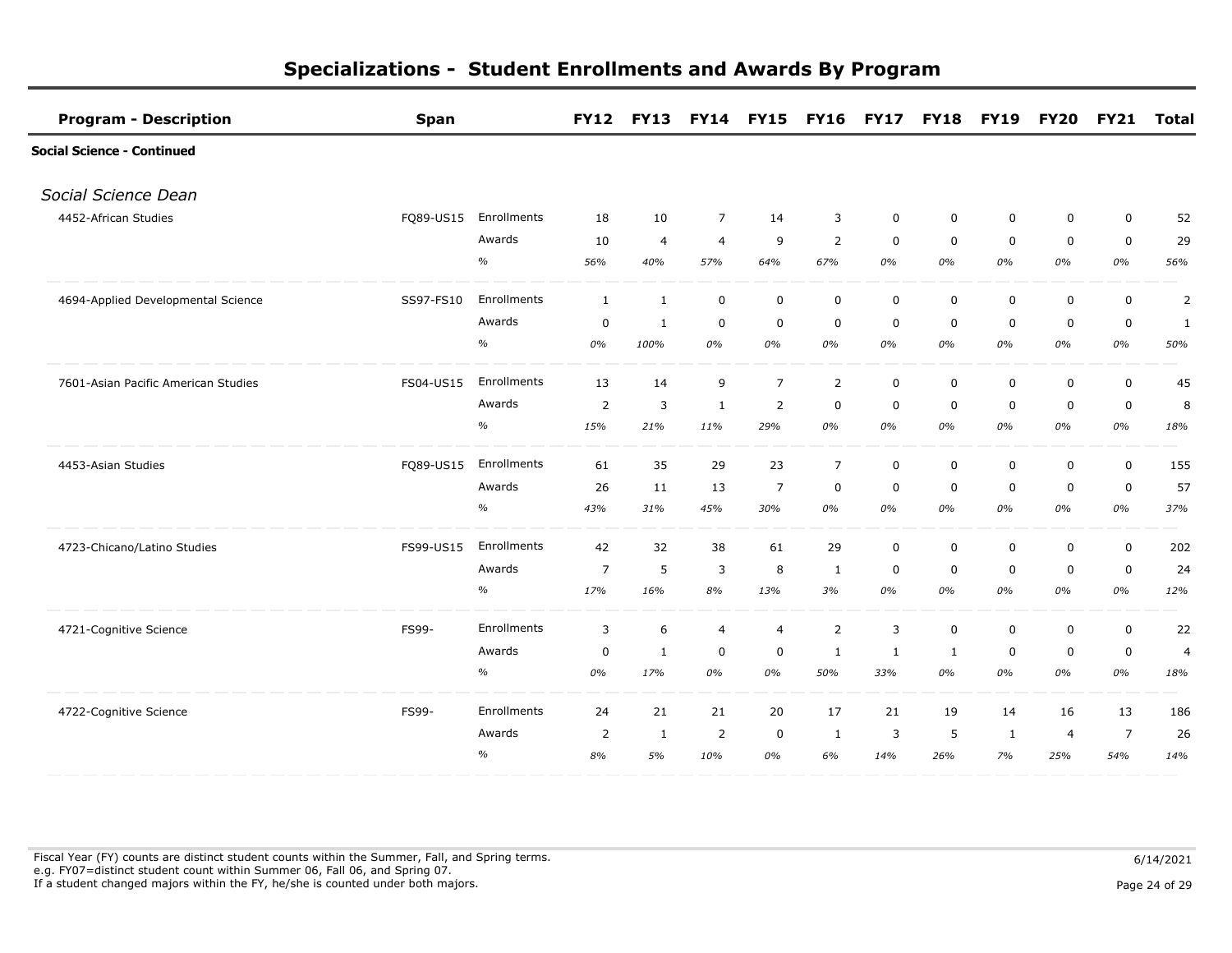| <b>Program - Description</b>        | <b>Span</b>      |             | <b>FY12</b>    | <b>FY13</b>    |                | FY14 FY15 FY16 FY17 |                |             | <b>FY18</b>    | <b>FY19</b>  | <b>FY20</b>    | <b>FY21</b>    | <b>Total</b>   |
|-------------------------------------|------------------|-------------|----------------|----------------|----------------|---------------------|----------------|-------------|----------------|--------------|----------------|----------------|----------------|
| <b>Social Science - Continued</b>   |                  |             |                |                |                |                     |                |             |                |              |                |                |                |
| Social Science Dean - Continued     |                  |             |                |                |                |                     |                |             |                |              |                |                |                |
| 7676-Environmental Policy           | SS09-            | Enrollments | 1              | $\mathbf{1}$   | 1              | $\overline{2}$      | 1              | 0           | 0              | 0            | $\mathbf 0$    | $\overline{2}$ | 8              |
|                                     |                  | Awards      | 0              | $\mathbf 0$    | $\mathbf 0$    | 1                   | $\mathbf 0$    | $\mathbf 0$ | $\mathbf 0$    | $\mathbf 0$  | $\mathbf 0$    | $\mathbf 0$    | 1              |
|                                     |                  | $\%$        | 0%             | 0%             | 0%             | 50%                 | 0%             | 0%          | 0%             | 0%           | 0%             | 0%             | 13%            |
| 7677-Environmental Policy           | SS09-US20        | Enrollments | $\mathbf{1}$   | $\mathbf{1}$   | $\mathbf{1}$   | $\mathbf{1}$        | $\mathbf 0$    | $\mathbf 0$ | $\mathsf 0$    | $\mathbf{1}$ | $\pmb{0}$      | $\pmb{0}$      | 5              |
|                                     |                  | Awards      | $\mathbf 0$    | $\mathbf 0$    | $\mathbf 0$    | $\mathbf 0$         | $\mathbf 0$    | $\mathbf 0$ | $\mathbf 0$    | 1            | $\mathbf 0$    | $\mathbf 0$    | 1              |
|                                     |                  | $\%$        | 0%             | 0%             | 0%             | 0%                  | 0%             | 0%          | 0%             | 100%         | 0%             | $0\%$          | 20%            |
| 4750-Environmental Science & Policy | FS03-US18        | Enrollments | 8              | $\overline{4}$ | 10             | 8                   | 40             | 49          | 57             | 36           | 8              | 5              | 225            |
|                                     |                  | Awards      | 5              | $\mathbf 0$    | 8              | $\overline{2}$      | $\overline{4}$ | 5           | $\overline{7}$ | 6            | $\overline{2}$ | $\mathbf{1}$   | 40             |
|                                     |                  | $\%$        | 63%            | 0%             | 80%            | 25%                 | 10%            | 10%         | 12%            | 17%          | 25%            | 20%            | 18%            |
| 7651-Gender and Global Change       | <b>US07-US15</b> | Enrollments | 3              | $\mathbf{1}$   | $\overline{2}$ | $\mathbf{1}$        | $\mathbf{1}$   | 0           | $\mathbf 0$    | $\mathbf 0$  | $\mathbf 0$    | $\pmb{0}$      | 8              |
|                                     |                  | Awards      | $\overline{2}$ | $\mathbf 0$    | $\mathbf 0$    | $\mathbf 0$         | $\mathbf 0$    | $\mathbf 0$ | $\Omega$       | $\mathbf 0$  | $\mathbf 0$    | $\mathbf 0$    | $\overline{2}$ |
|                                     |                  | $\%$        | 67%            | 0%             | 0%             | 0%                  | 0%             | 0%          | 0%             | 0%           | 0%             | 0%             | 25%            |
| 7652-Global Urban Studies           | FS07-            | Enrollments | 5              | 13             | 15             | 11                  | 15             | 22          | 20             | 12           | 18             | 15             | 146            |
|                                     |                  | Awards      | 1              | 3              | 3              | 1                   | 1              | 3           | 5              | 1            | 1              | $\overline{2}$ | 21             |
|                                     |                  | $\%$        | 20%            | 23%            | 20%            | 9%                  | 7%             | 14%         | 25%            | 8%           | 6%             | 13%            | 14%            |
| 7631-Infancy and Early Childhood    | <b>US06-</b>     | Enrollments | $\overline{4}$ | $\overline{2}$ | $\overline{2}$ | $\mathbf{1}$        | $\mathbf{1}$   | $\mathbf 0$ | $\mathbf 0$    | $\mathbf 0$  | $\mathbf 0$    | $\mathbf 0$    | 10             |
|                                     |                  | Awards      | $\overline{2}$ | $\mathbf 0$    | $\mathbf{1}$   | 0                   | $\mathbf 0$    | $\mathbf 0$ | $\mathbf 0$    | 0            | $\mathbf 0$    | $\mathbf 0$    | 3              |
|                                     |                  | $\%$        | 50%            | 0%             | 50%            | 0%                  | 0%             | 0%          | 0%             | 0%           | 0%             | 0%             | 30%            |
| 7632-Infancy and Early Childhood    | <b>US06-</b>     | Enrollments | $\overline{2}$ | $\overline{4}$ | $\mathbf{1}$   | $\mathbf{1}$        | $\mathbf{1}$   | $\mathbf 0$ | $\mathbf 0$    | $\mathbf 0$  | $\mathbf 0$    | $\mathbf 0$    | 9              |
|                                     |                  | Awards      | $\mathbf 0$    | $\mathbf 0$    | $\mathbf{1}$   | 0                   | 0              | 0           | $\mathbf 0$    | $\mathbf 0$  | $\mathbf 0$    | 0              | $\mathbf{1}$   |
|                                     |                  | $\%$        | 0%             | 0%             | 100%           | 0%                  | 0%             | 0%          | 0%             | 0%           | 0%             | 0%             | 11%            |
| 4449-International Development      | FQ83-US15        | Enrollments | 52             | 52             | 45             | 44                  | 18             | 0           | $\mathbf 0$    | 0            | $\mathbf 0$    | $\mathbf 0$    | 211            |
|                                     |                  | Awards      | 17             | 13             | 12             | 9                   | 3              | $\mathbf 0$ | $\mathbf 0$    | $\mathbf 0$  | $\mathbf 0$    | $\mathbf 0$    | 54             |
|                                     |                  | $\%$        | 33%            | 25%            | 27%            | 20%                 | 17%            | 0%          | 0%             | 0%           | 0%             | 0%             | 26%            |

Fiscal Year (FY) counts are distinct student counts within the Summer, Fall, and Spring terms.  $6/14/2021$ e.g. FY07=distinct student count within Summer 06, Fall 06, and Spring 07.

If a student changed majors within the FY, he/she is counted under both majors. Page 25 of 29 of 29 of 29 of 29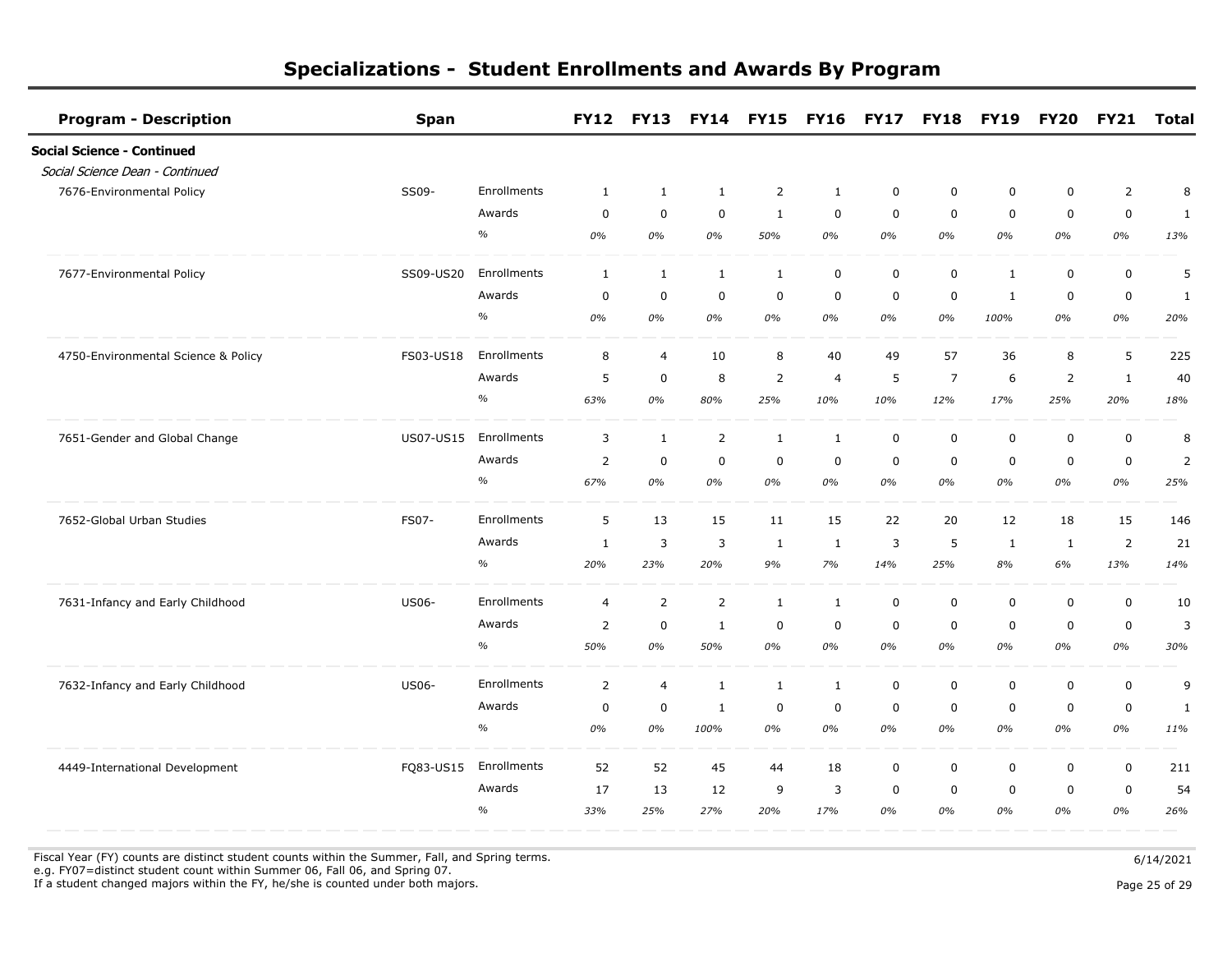| <b>Program - Description</b>        | <b>Span</b>           |             | <b>FY12</b>    | <b>FY13</b>    |                | <b>FY14 FY15</b> | <b>FY16</b>    | <b>FY17</b>    | <b>FY18</b>    | <b>FY19</b> | <b>FY20</b>    | <b>FY21</b>    | <b>Total</b>   |
|-------------------------------------|-----------------------|-------------|----------------|----------------|----------------|------------------|----------------|----------------|----------------|-------------|----------------|----------------|----------------|
| <b>Social Science - Continued</b>   |                       |             |                |                |                |                  |                |                |                |             |                |                |                |
| Social Science Dean - Continued     |                       |             |                |                |                |                  |                |                |                |             |                |                |                |
| 4713-International Development      | SS98-                 | Enrollments | 9              | 8              | $\overline{7}$ | $\overline{7}$   | 5              | 6              | 6              | 6           | $\overline{4}$ | $\mathbf{1}$   | 59             |
|                                     |                       | Awards      | $\overline{4}$ | 3              | $\overline{2}$ | $\overline{2}$   | 3              | 1              | 3              | 3           | $\overline{2}$ | 1              | 24             |
|                                     |                       | $\%$        | 44%            | 38%            | 29%            | 29%              | 60%            | 17%            | 50%            | 50%         | 50%            | 100%           | 41%            |
| 4714-International Development      | SS98-                 | Enrollments | 22             | 28             | 26             | 24               | 15             | 17             | 15             | 15          | 12             | 10             | 184            |
|                                     |                       | Awards      | 3              | $\overline{4}$ | 5              | 6                | 6              | $\overline{4}$ | $\mathbf 0$    | 3           | $\mathbf{1}$   | $\overline{4}$ | 36             |
|                                     |                       | $\%$        | 14%            | 14%            | 19%            | 25%              | 40%            | 24%            | 0%             | 20%         | 8%             | 40%            | 20%            |
| 4658-Latin Amer & Caribbean Studies | WQ89-US15 Enrollments |             | 81             | 42             | 30             | 14               | 2              | $\mathbf 0$    | $\mathbf 0$    | 0           | $\mathbf 0$    | $\mathbf 0$    | 169            |
|                                     |                       | Awards      | 16             | $\overline{7}$ | 5              | 3                | $\mathbf 0$    | 0              | $\mathbf 0$    | 0           | $\mathbf 0$    | $\mathbf 0$    | 31             |
|                                     |                       | $\%$        | 20%            | 17%            | 17%            | 21%              | 0%             | 0%             | 0%             | 0%          | 0%             | 0%             | 18%            |
| 4726-Peace and Justice Studies      | FS01-US15             | Enrollments | 106            | 70             | 70             | 70               | 38             | 0              | $\mathbf 0$    | $\mathbf 0$ | $\mathbf 0$    | $\mathbf 0$    | 354            |
|                                     |                       | Awards      | 22             | 17             | 15             | 14               | $\overline{2}$ | $\mathbf 0$    | $\mathbf 0$    | $\mathbf 0$ | $\mathbf 0$    | $\mathbf 0$    | 70             |
|                                     |                       | $\%$        | 21%            | 24%            | 21%            | 20%              | 5%             | 0%             | 0%             | 0%          | 0%             | 0%             | 20%            |
| Sociology                           |                       |             |                |                |                |                  |                |                |                |             |                |                |                |
| 7674-Animal Stdys Soc Sci Hum Persp | <b>FS08-</b>          | Enrollments | $\overline{4}$ | 4              | $\mathbf{1}$   | 2                | 2              | $\overline{2}$ | 0              | 0           | $\mathbf 0$    | $\mathbf 0$    | 15             |
|                                     |                       | Awards      | $\mathbf{1}$   | $\mathbf 0$    | 2              | $\mathbf{1}$     | $\mathbf 0$    | $\mathbf 0$    | $\mathbf 0$    | $\mathsf 0$ | $\mathbf 0$    | $\mathbf 0$    | $\overline{4}$ |
|                                     |                       | $\%$        | 25%            | 0%             | 200%           | 50%              | 0%             | 0%             | 0%             | 0%          | 0%             | 0%             | 27%            |
| 7675-Animal Stdys Soc Sci Hum Persp | <b>FS08-</b>          | Enrollments | 12             | 14             | 13             | 10               | 12             | 10             | 12             | 12          | 10             | 8              | 113            |
|                                     |                       | Awards      | 0              | 0              | 2              | 1                | 3              | 1              | $\overline{2}$ | 1           | 3              | 1              | 14             |
|                                     |                       | $\%$        | 0%             | 0%             | 15%            | 10%              | 25%            | 10%            | 17%            | 8%          | 30%            | 13%            | 12%            |

Fiscal Year (FY) counts are distinct student counts within the Summer, Fall, and Spring terms.  $6/14/2021$  e.g. FY07=distinct student count within Summer 06, Fall 06, and Spring 07. If a student changed majors within the FY, he/she is counted under both majors. Page 26 of 29 page 26 of 29 page 26 of 29 page 26 of 29 page 26 of 29 page 26 of 29 page 26 of 29 page 26 of 29 page 26 of 29 page 26 of 29 pa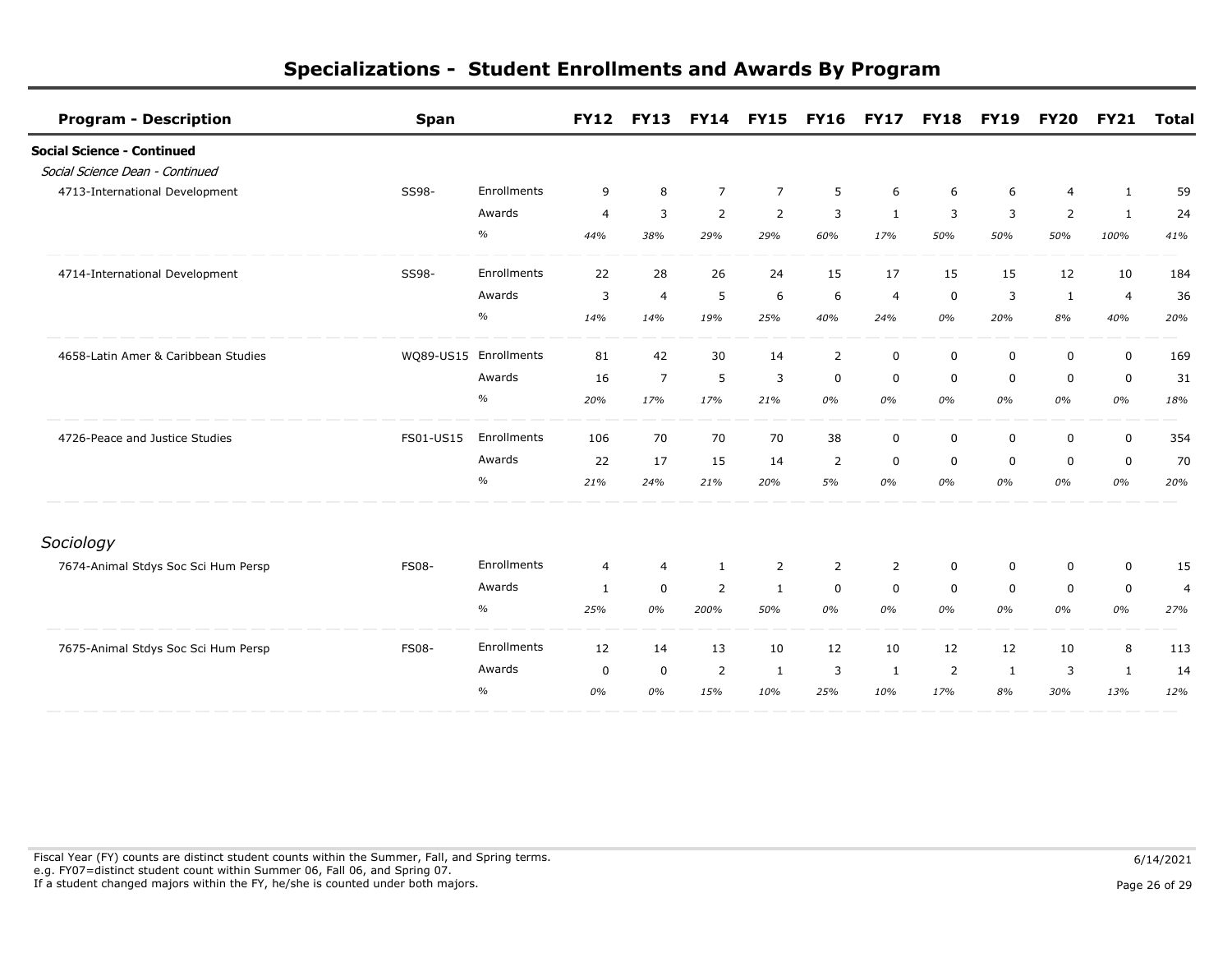| <b>Program - Description</b>                               |                                            | <b>Span</b>                         | <b>FY12</b>      | <b>FY13</b> | <b>FY14</b>      | <b>FY15</b> | <b>FY16</b> | <b>FY17</b> | <b>FY18</b> | <b>FY19</b> | <b>FY20</b>  | <b>FY21</b> | <b>Total</b> |
|------------------------------------------------------------|--------------------------------------------|-------------------------------------|------------------|-------------|------------------|-------------|-------------|-------------|-------------|-------------|--------------|-------------|--------------|
| <b>Social Science - Continued</b><br>Sociology - Continued |                                            |                                     |                  |             |                  |             |             |             |             |             |              |             |              |
|                                                            | <b>Totals for</b><br><b>Social Science</b> |                                     | <b>FY12 FY13</b> |             | <b>FY14 FY15</b> |             | <b>FY16</b> | <b>FY17</b> | <b>FY18</b> | <b>FY19</b> | <b>FY20</b>  | <b>FY21</b> | Total        |
|                                                            |                                            | <b>Specialization Undergraduate</b> |                  |             |                  |             |             |             |             |             |              |             |              |
|                                                            |                                            | Enrollments                         | 466              | 356         | 320              | 308         | 127         | $\mathbf 0$ | $\mathbf 0$ | 0           | $\mathbf{1}$ | 0           | 1,578        |
|                                                            |                                            | Awards                              | 127              | 76          | 70               | 75          | 9           | $\mathbf 0$ | $\mathbf 0$ | $\pmb{0}$   | 0            | 0           | 357          |
|                                                            |                                            | $\frac{1}{2}$                       | 27%              | 21%         | 22%              | 24%         | 7%          | 0%          | 0%          | 0%          | 0%           | 0%          | 23%          |
|                                                            |                                            | <b>Specialization Graduate</b>      |                  |             |                  |             |             |             |             |             |              |             |              |
|                                                            |                                            | Enrollments                         | 109              | 115         | 113              | 99          | 118         | 136         | 137         | 100         | 71           | 57          | 1,055        |
|                                                            |                                            | Awards                              | 24               | 15          | 29               | 16          | 20          | 20          | 24          | 17          | 13           | 16          | 194          |
|                                                            |                                            | $\%$                                | 22%              | 13%         | 26%              | 16%         | 17%         | 15%         | 18%         | 17%         | 18%          | 28%         | 18%          |
|                                                            |                                            |                                     |                  |             |                  |             |             |             |             |             |              |             |              |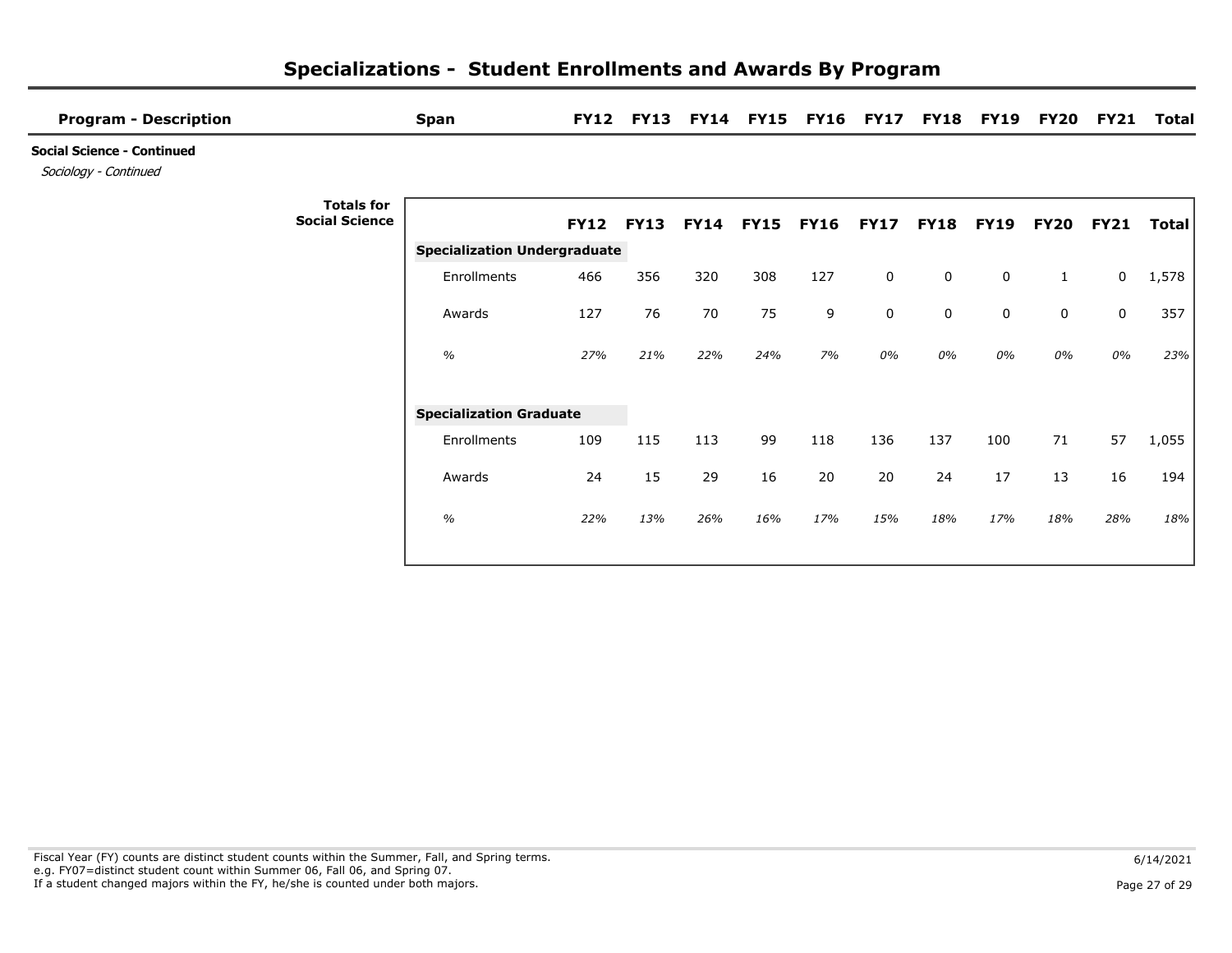| <b>Program - Description</b> |                                                 | <b>Span</b>                    |  |  | FY12 FY13 FY14 FY15 FY16 FY17 FY18 FY19 FY20 FY21 |  |  | Total        |
|------------------------------|-------------------------------------------------|--------------------------------|--|--|---------------------------------------------------|--|--|--------------|
| <b>Veterinary Medicine</b>   |                                                 |                                |  |  |                                                   |  |  |              |
| Veterinary Medicine Dean     |                                                 |                                |  |  |                                                   |  |  |              |
| 4913-Food Safety             |                                                 | Enrollments<br>FS02-FS18       |  |  |                                                   |  |  |              |
|                              |                                                 |                                |  |  |                                                   |  |  |              |
|                              | <b>Totals for</b><br><b>Veterinary Medicine</b> |                                |  |  | FY12 FY13 FY14 FY15 FY16 FY17 FY18 FY19 FY20 FY21 |  |  | <b>Total</b> |
|                              |                                                 | <b>Specialization Graduate</b> |  |  |                                                   |  |  |              |
|                              |                                                 | Enrollments                    |  |  |                                                   |  |  |              |